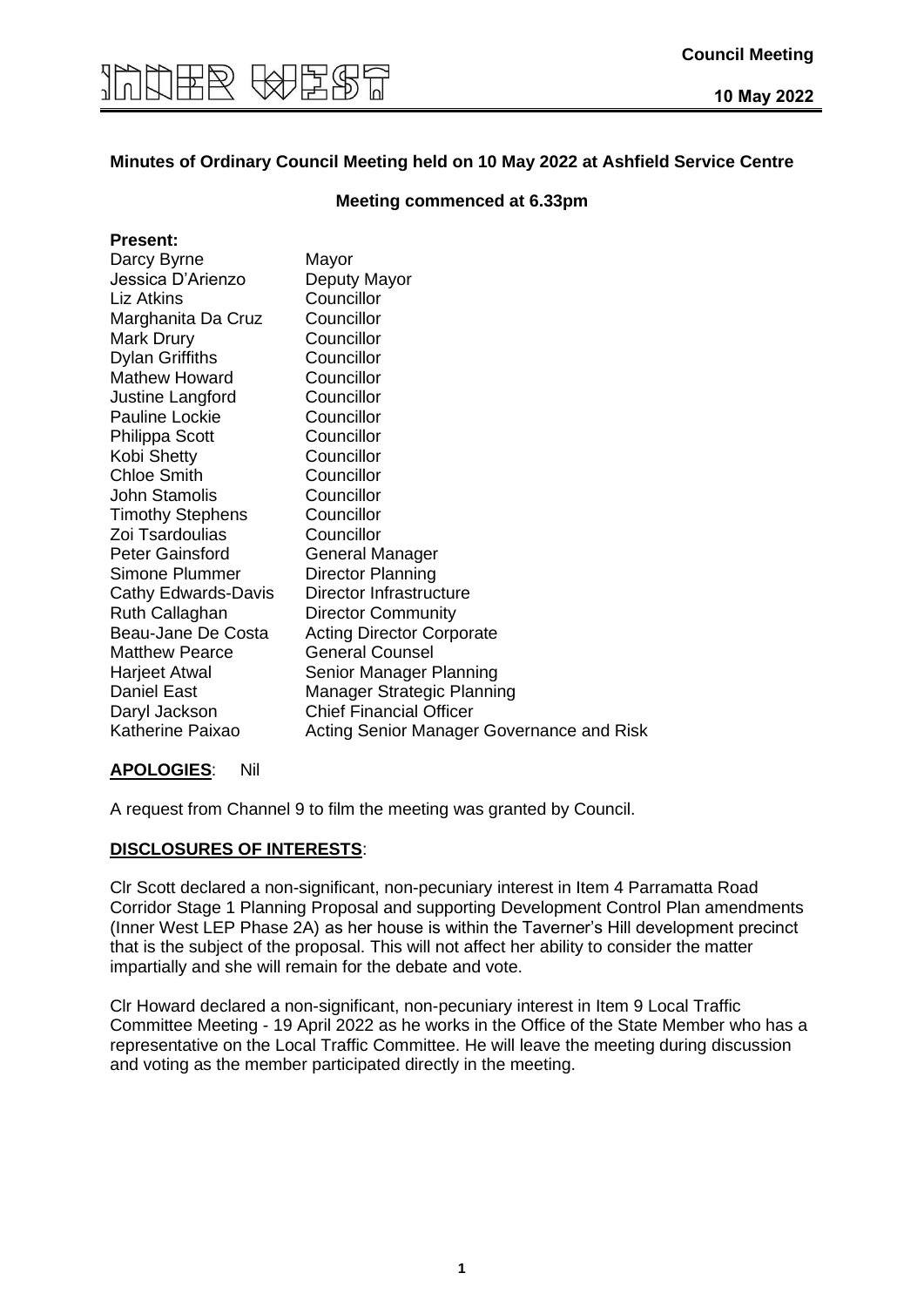#### **Motion: (Smith/Stephens)**

#### **That Council note the disclosures of interest.**

| <b>Motion Carried</b>  |                                                                  |
|------------------------|------------------------------------------------------------------|
| <b>For Motion:</b>     | Crs Atkins, Byrne, Da Cruz, D'Arienzo, Drury, Griffiths, Howard, |
|                        | Langford, Lockie, Scott, Shetty, Smith, Stamolis, Stephens and   |
|                        | <b>Tsardoulias</b>                                               |
| <b>Against Motion:</b> | Nil                                                              |

#### **CONFIRMATION OF MINUTES**

#### **Motion: (Drury/Scott)**

**That the Minutes of the Council Meeting held on Tuesday, 12 April 2022 be confirmed as a correct record.**

# **Motion Carried**

**For Motion:** Crs Atkins, Byrne, Da Cruz, D'Arienzo, Drury, Griffiths, Howard, Langford, Lockie, Scott, Shetty, Smith, Stamolis, Stephens and Tsardoulias **Against Motion:** 

#### **PUBLIC FORUM**

The registered speakers were asked to address the meeting. The list of speakers is available on the last page of these minutes.

Councillor Drury left the Meeting at 6:56 pm. Councillor Drury returned to the Meeting at 6:58 pm.

#### **C0522(1) Item 21 Notice of Motion: Vale Betty Mason**

#### **Motion: (Da Cruz/Stamolis)**

**That Council work with Betty Mason's family and friends to install a Historical Marker, in an appropriate location, acknowledging Betty's contribution to Annandale.**

**Motion Carried For Motion:** Crs Atkins, Byrne, Da Cruz, D'Arienzo, Drury, Griffiths, Howard, Langford, Lockie, Scott, Shetty, Smith, Stamolis, Stephens and **Tsardoulias Against Motion:** Nil

**C0522(1) Item 1 Condolence Motion: Nectarios (Necta) Papanicolaou**

**Motion: (D'Arienzo/Howard)**

**That Council write a letter of condolence to the family of Necta Papanicolaou, expressing our sadness at his sudden passing and acknowledging his service and contribution to the Dulwich Hill community.**

| <b>Motion Carried</b>  |                                                                  |
|------------------------|------------------------------------------------------------------|
| <b>For Motion:</b>     | Crs Atkins, Byrne, Da Cruz, D'Arienzo, Drury, Griffiths, Howard, |
|                        | Langford, Lockie, Scott, Shetty, Smith, Stamolis, Stephens and   |
|                        | Tsardoulias                                                      |
| <b>Against Motion:</b> | Nil                                                              |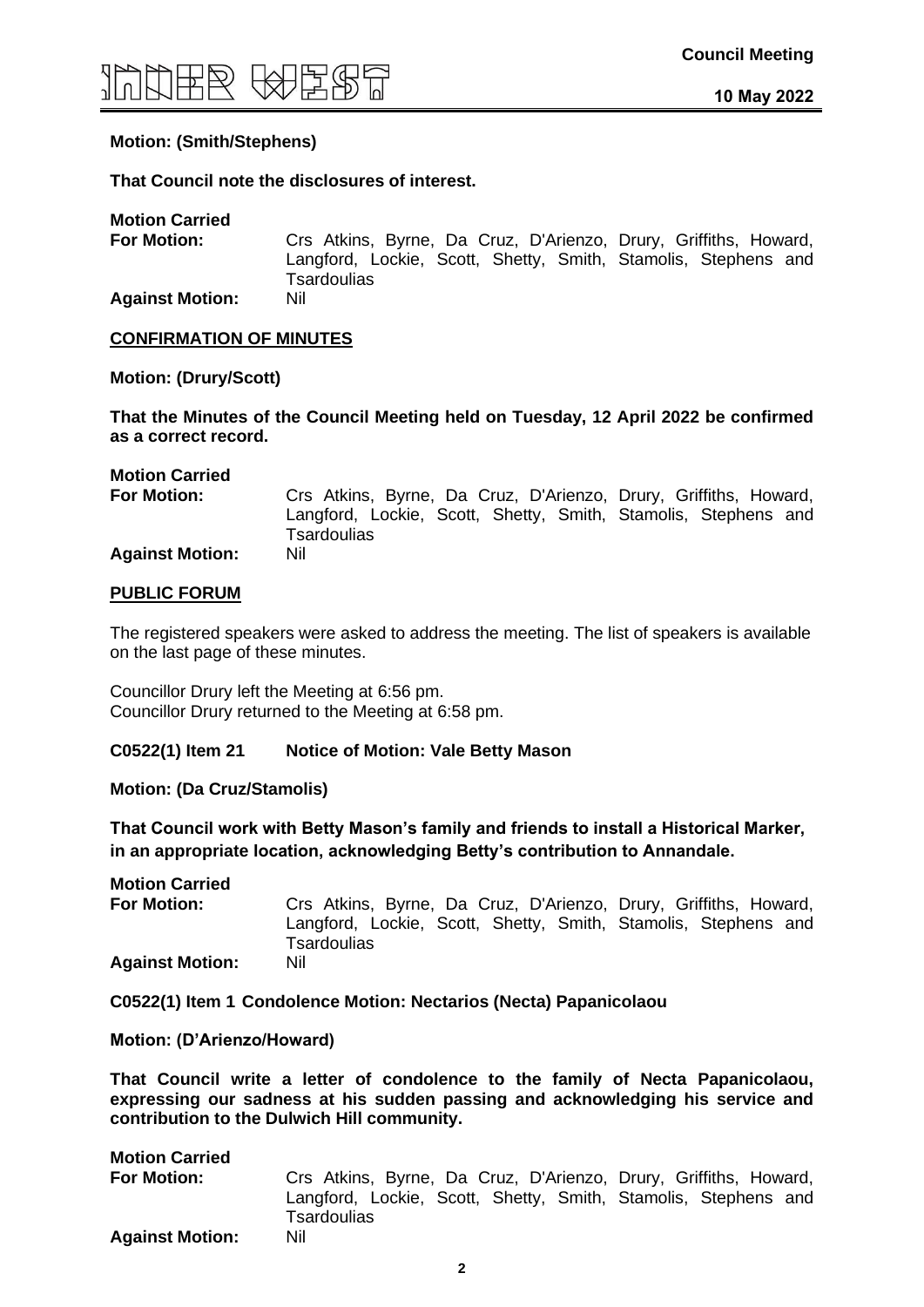

#### **C0522(1) Item 34 Mayoral Minute: Old Balmain Leagues Club Fire**

#### **Motion: (Byrne)**

**That Council:**

- **1. Notes that responsibility for the Balmain Leagues Club site rests with Transport for NSW (TfNSW) who have failed the residents of the Inner West in their duty to ensure the site is safe, resulting in the fire of the afternoon of 7 May 2022;**
- **2. Calls upon TfNSW to step up to its responsibility, secure the site, manage the ongoing aftermath of the fire and demolish the derelict building;**
- **3. Calls upon the NSW Government to declare their intentions for the use of the site one way or another; and**
- **4. Pending staff advice, proceed with issuing a demolition order for the derelict building if the Government fails to act.**

| <b>Motion Carried</b><br><b>For Motion:</b> | Crs Atkins, Byrne, Da Cruz, D'Arienzo, Drury, Griffiths, Howard,<br>Langford, Lockie, Scott, Shetty, Smith, Stamolis, Stephens and<br><b>Tsardoulias</b> |
|---------------------------------------------|----------------------------------------------------------------------------------------------------------------------------------------------------------|
| <b>Against Motion:</b>                      | Nil                                                                                                                                                      |
| C0522(1) Item 35                            | Mayoral Minute: Master Plan for the Upgrade of Leichhardt Oval                                                                                           |
| <b>Motion: (Byrne)</b>                      |                                                                                                                                                          |

**That:**

- **1. Council begins work on formulating a new Master Plan for the upgrading and renovation of facilities at Leichhardt Oval in anticipation of an expected significant NSW Government financial contribution;**
- **2. The Master Plan preserve and protect the heritage of the ground, including the Wayne Pearce Hill and Keith Barnes Stand, while providing the modern seating and facilities the ground desperately needs; and**
- **3. The Master Plan is to include consideration of the following:**
	- **The ground hosts a minimum of six Wests Tigers home games a year;**
	- **A major new grandstand providing modern seating for professional sport;**
	- **A Museum of Inner West Rugby League;**
	- **Modern amenities including new change rooms, toilets, food outlets and screens;**
	- **New function facilities;**
	- **Improved parking;**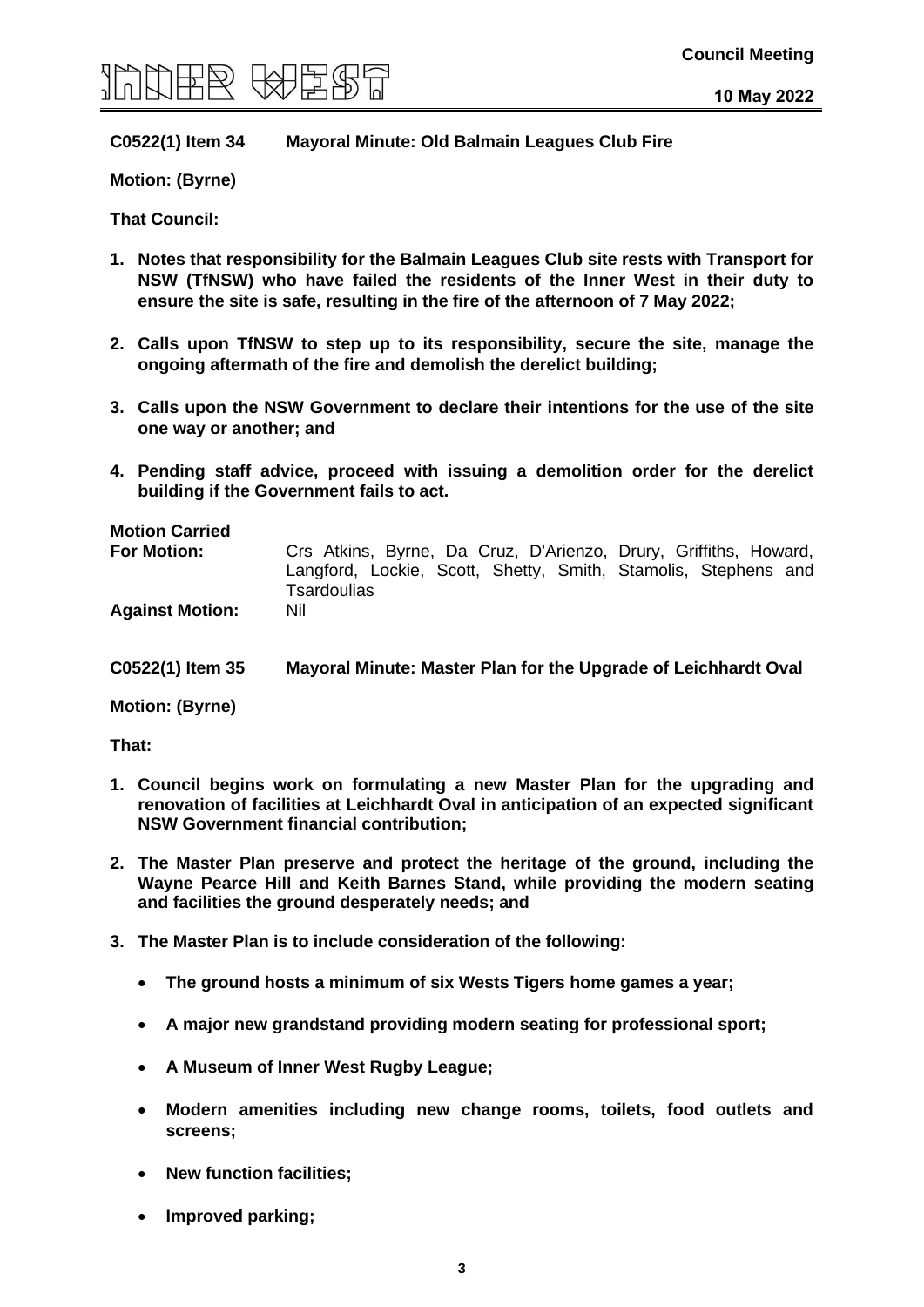

- **Opening the ground up to the public as a community centre during the week; and**
- **An upgrade of the adjoining Leichhardt Park Aquatic Centre providing improved gym, rehabilitation and aquatic facilities for users of Leichhardt Oval and the community.**

| <b>Motion Carried</b><br><b>For Motion:</b> | Crs Atkins, Byrne, Da Cruz, D'Arienzo, Drury, Griffiths, Howard,              |
|---------------------------------------------|-------------------------------------------------------------------------------|
|                                             | Langford, Lockie, Scott, Shetty, Smith, Stamolis, Stephens and<br>Tsardoulias |
| <b>Against Motion:</b>                      | Nil                                                                           |

**Procedural Motion (Scott/Stephens)**

**That Council Suspend Standing Orders to bring Items 10, 15, 16 and 19 forward to be dealt with at this time.** 

#### **Motion Carried For Motion:** Crs Atkins, Byrne, Da Cruz, D'Arienzo, Drury, Griffiths, Howard, Langford, Lockie, Scott, Shetty, Smith, Stamolis, Stephens and **Tsardoulias Against Motion:** Nil

**Procedural Motion (Scott/Stephens)**

**That Items 10, 15, 16 and 19 be moved in globo and the recommendations contained within the report adopted.**

| C0522(1) Item 10                            | <b>Healthy Ageing Strategy And Action Plan 2022-2025</b>                             |  |
|---------------------------------------------|--------------------------------------------------------------------------------------|--|
| <b>Against Motion:</b>                      | Langford, Lockie, Scott, Shetty, Smith, Stamolis, Stephens and<br>Tsardoulias<br>Nil |  |
| <b>Motion Carried</b><br><b>For Motion:</b> | Crs Atkins, Byrne, Da Cruz, D'Arienzo, Drury, Griffiths, Howard,                     |  |

**Motion: (Scott/Stephens)**

**That Council adopt the Draft Inner West Healthy Ageing Strategy 2022-2025 and note the Action Plan 2022-2025.**

| <b>Motion Carried</b><br><b>For Motion:</b> | Crs Atkins, Byrne, Da Cruz, D'Arienzo, Drury, Griffiths, Howard,<br>Langford, Lockie, Scott, Shetty, Smith, Stamolis, Stephens and<br><b>Tsardoulias</b> |
|---------------------------------------------|----------------------------------------------------------------------------------------------------------------------------------------------------------|
| <b>Against Motion:</b>                      | Nil                                                                                                                                                      |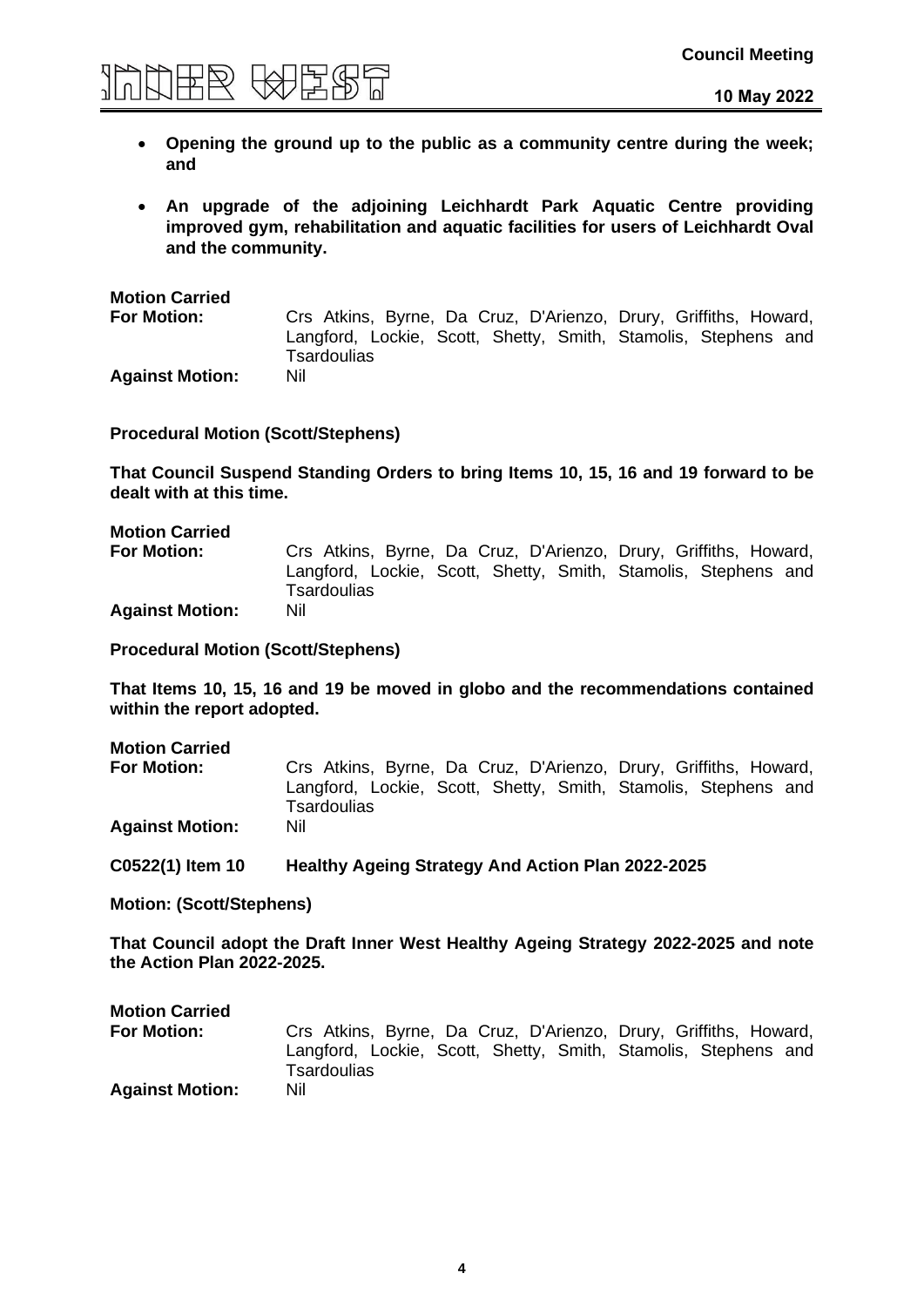

#### **C0522(1) Item 15 Superannuation Contribution Payment for Councillors**

#### **Motion: (Scott/Stephens)**

**That Council resolves for the Mayor and Councillors to receive superannuation contribution payments from 1 July 2022, in accordance with Section 254B of the** *Local Government Act 1993.* 

| <b>Motion Carried</b>  |                                                                  |  |
|------------------------|------------------------------------------------------------------|--|
| <b>For Motion:</b>     | Crs Atkins, Byrne, Da Cruz, D'Arienzo, Drury, Griffiths, Howard, |  |
|                        | Langford, Lockie, Scott, Shetty, Smith, Stamolis, Stephens and   |  |
|                        | <b>Tsardoulias</b>                                               |  |
| <b>Against Motion:</b> | Nil                                                              |  |

#### **C0522(1) Item 16 Creative Inner West Cultural Strategy 2022-2025**

**Motion: (Scott/Stephens)**

**THAT Council adopt** *Creative Inner West: Cultural Strategy 2022 – 2025* **and note the**  *Creative Inner West: Action Plan 2022 – 2025***.**

#### **Motion Carried**

**For Motion:** Crs Atkins, Byrne, Da Cruz, D'Arienzo, Drury, Griffiths, Howard, Langford, Lockie, Scott, Shetty, Smith, Stamolis, Stephens and **Tsardoulias Against Motion:** Nil

**C0522(1) Item 19 Food and Garden Organics Service to all Inner West Council households**

**Motion: (Scott/Stephens)**

- **1. Notes the project outline in this report to deliver a Food and Garden Organics (FOGO) service to all Inner West Households by 2024**
- **2. Notes the uptake and success of the Food Organics Service available to all apartments in the Inner West**
- **3. Writes a letter of appreciation to Randwick Council for providing Inner West with a FOGO briefing**
- **4. Receive a report at the August 2022 Council Meeting.**

| <b>Motion Carried</b>  |                                                                  |
|------------------------|------------------------------------------------------------------|
| <b>For Motion:</b>     | Crs Atkins, Byrne, Da Cruz, D'Arienzo, Drury, Griffiths, Howard, |
|                        | Langford, Lockie, Scott, Shetty, Smith, Stamolis, Stephens and   |
|                        | Tsardoulias                                                      |
| <b>Against Motion:</b> | Nil                                                              |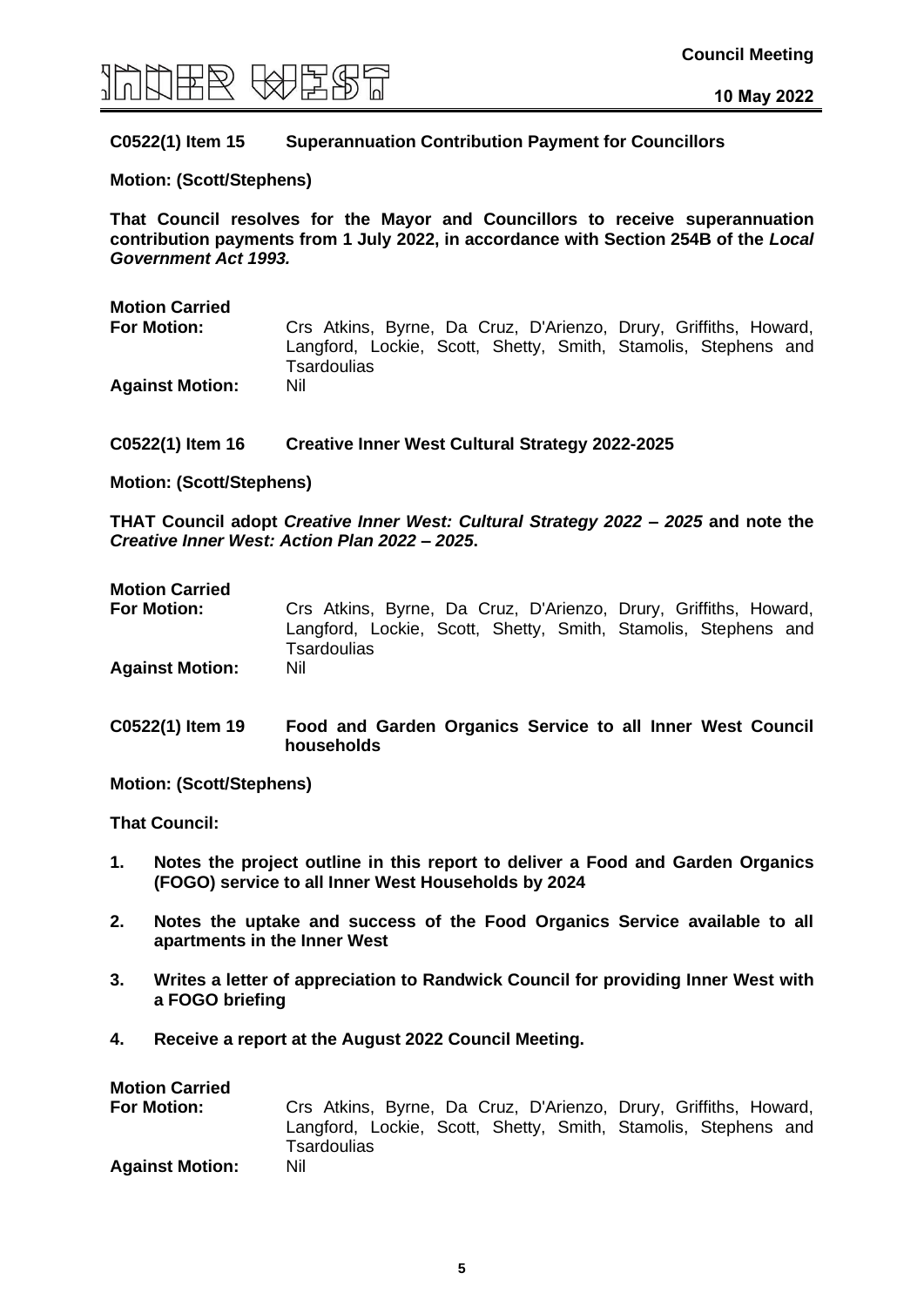

#### **C0522(1) Item 2 Tree Management DCP review 2022**

**Motion: (Smith/Scott)**

**That:**

- **1. Council note that a record 3,200 mature street trees have been planted in the Inner West in the last two years:**
- **2. Council note that no less than \$2 million is committed to towards tree planting per year, every year - and another 800 trees are due to be planted by the end of 2022;**
- **3. Council place the attached draft Tree Management component of the Development Control Plan (TREE DCP 2022) on public exhibition;**
- **4. The draft Tree DCP 2022 be reported back to Council with the community feedback results;**
- **5. Given the very high and increasing number of flats, units and other multi-dwelling developments in the Inner West, Councils Tree DCP should not only refer to dwelling houses it should also cover flats, units and multi-dwelling developments. Council should make appropriate modifications to the Tree DCP to account for flats, units and other multi-dwelling developments; and**
- **6. Council to review the advice from the briefing of February 2020 which recommended that the DCP be amended to refer any building being lawfully used for occupation as a residential dwelling.**

**Motion Carried**

**For Motion:** Crs Atkins, Byrne, Da Cruz, D'Arienzo, Drury, Griffiths, Howard, Langford, Lockie, Scott, Shetty, Smith, Stamolis, Stephens and **Tsardoulias Against Motion:** Nil

**Amendment (Stamolis/Da Cruz) That:**

- 
- **1. Given the very high and increasing number of flats, units and other multi-dwelling developments in the Inner West, Councils Tree DCP should not only refer to dwelling houses it should also cover flats, units and multi-dwelling developments. Council should make appropriate modifications to the Tree DCP to account for flats, units and other multi-dwelling developments; and**
- **2. Council to review the advice from the briefing of February 2020 which recommended that the DCP be amended to refer any building being lawfully used for occupation as a residential dwelling.**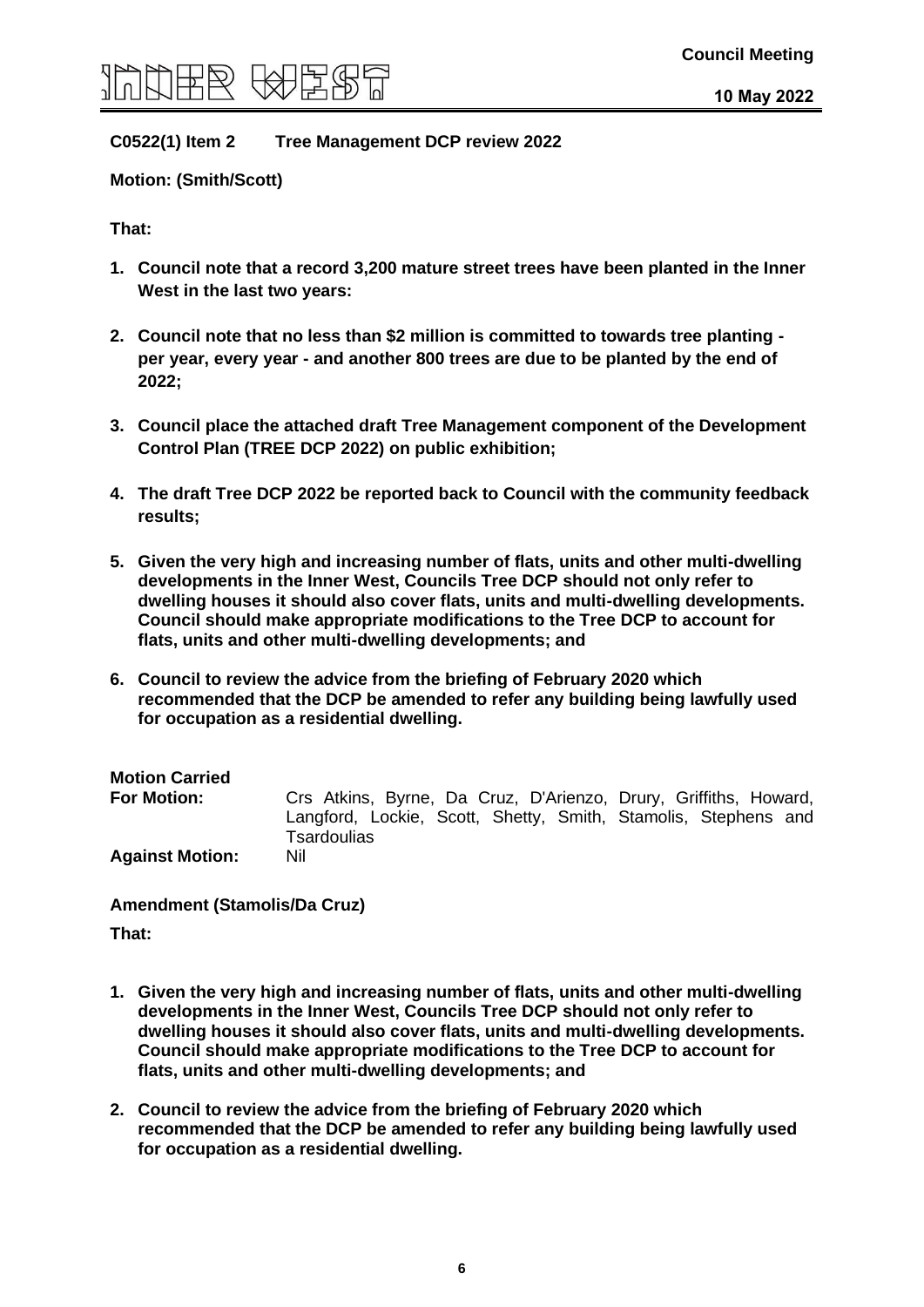

**For Motion:** Crs Atkins, Byrne, Da Cruz, D'Arienzo, Drury, Griffiths, Howard, Langford, Lockie, Scott, Shetty, Smith, Stamolis, Stephens and Tsardoulias **Against Motion:** 

As the Amendment was carried, it has been incorporated into the Primary motion.

#### **C0522(1) Item 3 Review of Affordable Housing Policy**

#### **Motion: (Griffiths/Smith)**

**That Council endorse the revised Affordable Housing Policy with amendment to appendix 2 that ensures council affordable housing residents, in mixed developments, have equal access to services as all other private residents of the accommodation.**

**Motion Carried For Motion:** Crs Atkins, Byrne, Da Cruz, D'Arienzo, Drury, Griffiths, Howard, Langford, Lockie, Scott, Shetty, Smith, Stamolis, Stephens and **Tsardoulias Against Motion:** Nil

**C0522(1) Item 4 Parramatta Road Corridor Stage 1 Planning Proposal and supporting Development Control Plan amendments (Inner West LEP Phase 2A)**

**Motion: (D'Arienzo/Stamolis)**

**That:**

- **1. Council supports the Planning Proposal for Parramatta Road Corridor - Stage 1 LEP Phase 2A and the associated draft amendments to Development Control Plans (DCPs) (Leichhardt, Marrickville and Comprehensive Inner West Development Control Plan 2016 (former Ashfield);**
- **2. The Planning Proposal is forwarded to the Minister for Planning for a Gateway Determination in accordance with Section 3.33 and 3.34 of the Environmental Planning & Assessment Act 1979;**
- **3. Council request delegation from Minister for Planning to manage the plan making functions of the Planning Proposal;**
- **4. Should the Planning Proposal receive a favourable Gateway Determination, place the Planning Proposal and draft DCP amendments on public exhibition in accordance with Council's Community Engagement Framework to meet the requirements of the Gateway Determination, Environmental Planning and Assessment Act 1979 and Environmental Planning and Assessment Regulation 2021;**
- **5. Council write to the Minister for Planning that commitments be put in place by the NSW Government for provision of on-street rapid transit system along Parramatta Road;**
- **6. Council authorise the General Manager to make any minor/ technical modifications**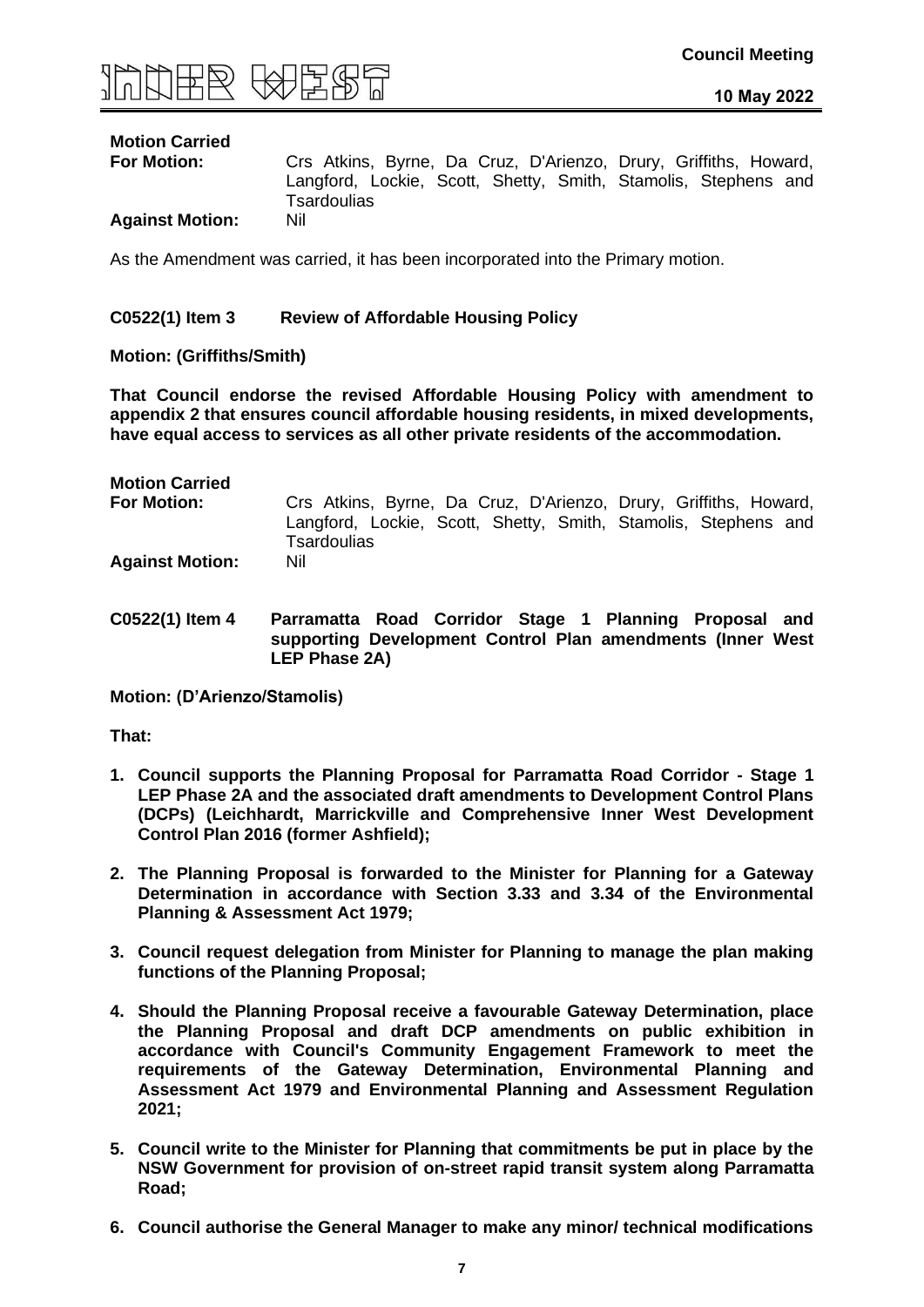

**to the Planning Proposal and supporting draft Development Control Plan amendments; and**

#### **7. Council receive a post exhibition report for its consideration.**

| <b>Motion Carried</b>  |                                                                                                                                                   |
|------------------------|---------------------------------------------------------------------------------------------------------------------------------------------------|
| <b>For Motion:</b>     | Crs Atkins, Byrne, Da Cruz, D'Arienzo, Drury, Griffiths, Howard,<br>Langford, Lockie, Scott, Shetty, Smith, Stamolis, Stephens and<br>Tsardoulias |
| <b>Against Motion:</b> | Nil                                                                                                                                               |

**C0522(1) Item 5 Community Consultation - Draft Inner West Development Contribution Plan 2022 and supporting infrastructure needs studies**

**Motion: (Drury/Lockie)**

**That Council:**

- **1. Supports the Inner West Local Infrastructure Contributions Plan 2022 and its supporting studies to be placed on community consultation in accordance with the Community Engagement Framework, subject to the following specific amendments to the Framework:**
	- **a) At least one of the 'meet the planner' drop-in sessions to be held on the weekend; and**
	- **b) A public meeting to be held on the Contribution Plan.**
- **2. Authorise the General Manager to make minor/ technical modifications to the draft Inner West Local Infrastructure Contribution Plan prior to it being placed on public exhibition; and**
- **3. Receives a post exhibition report for its consideration.**

| <b>Motion Carried</b>  |                                                                               |
|------------------------|-------------------------------------------------------------------------------|
| <b>For Motion:</b>     | Crs Atkins, Byrne, Da Cruz, D'Arienzo, Drury, Griffiths, Howard,              |
|                        | Langford, Lockie, Scott, Shetty, Smith, Stamolis, Stephens and<br>Tsardoulias |
| <b>Against Motion:</b> | Nil                                                                           |

**C0522(1) Item 6 Customer Service Review Update and Committee Representation**

**Motion: (Scott/Shetty)**

- **1. Determines the 3 Councillor representatives for the Customer Service subcommittee are Clr Scott (Chair), Clr Tsardoulias and Clr Shetty;**
- **2. Notes the customer service improvements already undertaken, as outlined in the**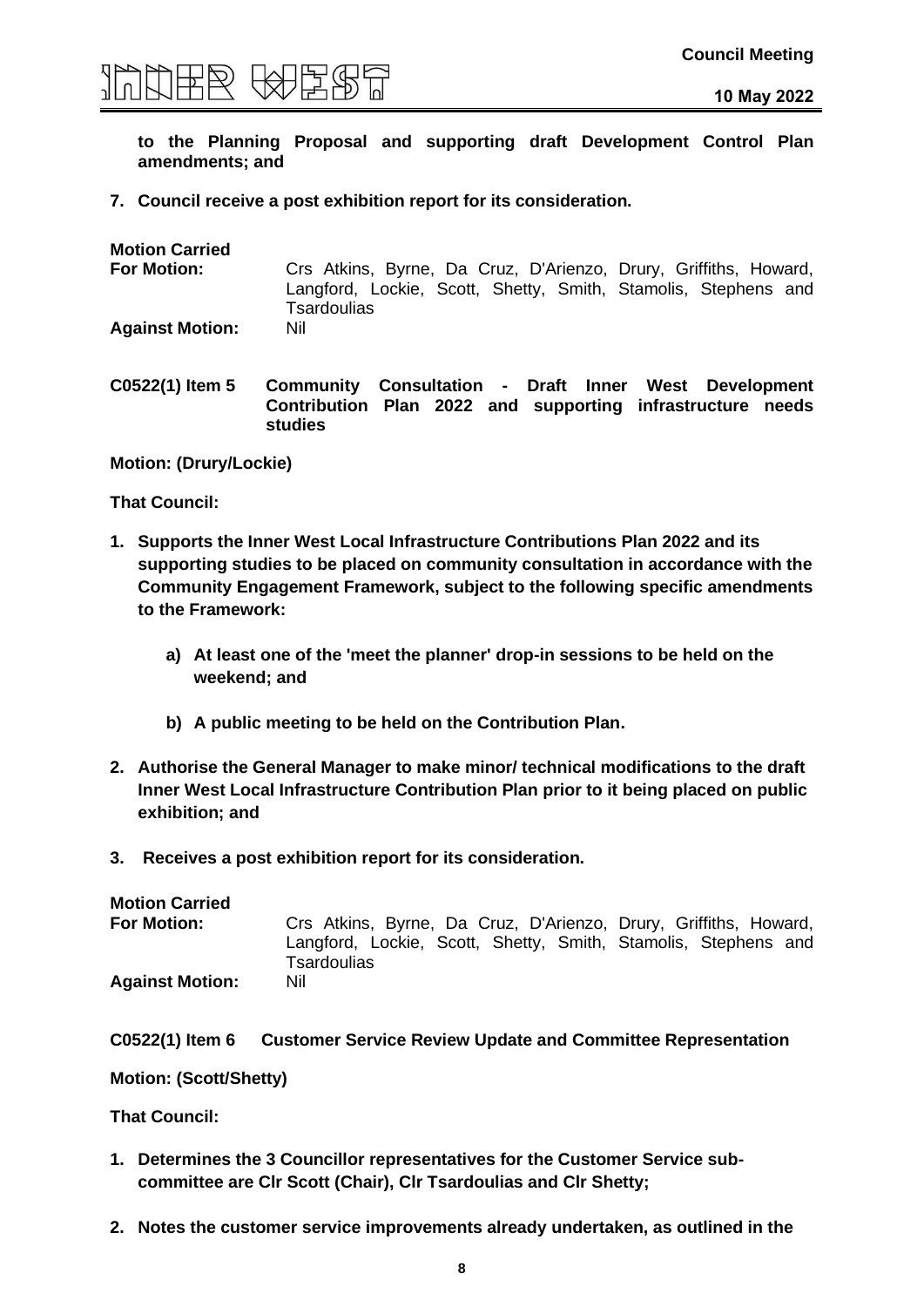

**report, and requests that with regard to the inclusion of a Senior Manager's name as the sign-off on customer service letters, that a direct phone number is also added; and**

- **3. Approve the Terms of Reference as detailed in Attachment 1, subject to the following amendments:**
	- *a) Sub-Committee Composition 5.1 Voting Members*
		- *Three Councillor Representatives (one to be the Chair), as determined by Council*
		- *Four Community Representatives, as determined by an Expression of Interest to be overseen by the Chair and General Manager*
		- *General Manager*

#### *b) 5.3.Chairperson*

 *Sub-committee meetings will be chaired by a Councillor as determined by Council, in the absence of the Chair the sub-committee will elect a Chair by the majority of voting members.*

#### *c) 7 Meetings*

 *7.1 Agenda Meetings and Webcasting The agenda shall be determined by the Chair and the General Manager.*

#### **Motion Carried**

| <b>For Motion:</b>     | Crs Atkins, Byrne, Da Cruz, D'Arienzo, Drury, Griffiths, Howard, |  |
|------------------------|------------------------------------------------------------------|--|
|                        | Langford, Lockie, Scott, Shetty, Smith, Stamolis, Stephens and   |  |
|                        | Tsardoulias                                                      |  |
| <b>Against Motion:</b> | Nil                                                              |  |

**C0522(1) Item 7 Draft term sheet for Western Harbour Tunnel**

**Motion: (Scott/Drury)**

**That Council grants authority to the General Manager to negotiate with Transport for New South Wales with a view to finalising and signing an Interface Agreement.**

| <b>Motion Carried</b>  |                                                                                        |
|------------------------|----------------------------------------------------------------------------------------|
| <b>For Motion:</b>     | Crs Byrne, D'Arienzo, Drury, Howard, Lockie, Scott, Smith, Stephens<br>and Tsardoulias |
| <b>Against Motion:</b> | Crs Atkins, Da Cruz, Griffiths, Langford, Shetty and Stamolis                          |

#### **C0522(1) Item 8 Streetscape Maintenance Service Standard**

**Motion: (Scott/Drury)**

- **1. Endorse the inhouse service delivery of the parks and verge mowing programs within the former Ashfield Council area; and**
- **2. Increase the service standard for verge maintenance to a 20 working day cycle**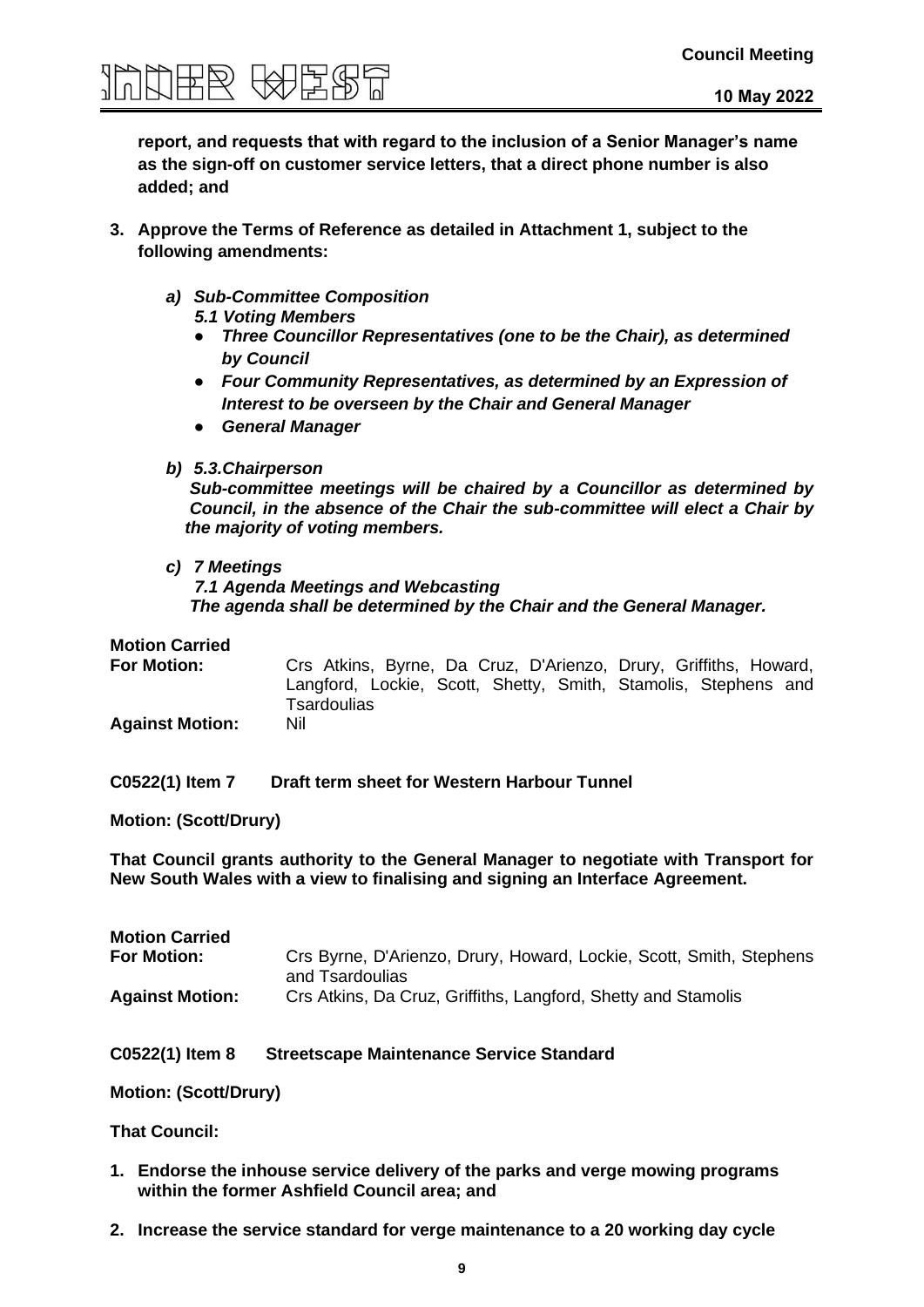



#### **from October to March and a 40 day working cycle from April to September.**

| <b>Motion Carried</b><br><b>For Motion:</b> | Crs Atkins, Byrne, Da Cruz, D'Arienzo, Drury, Griffiths, Howard,                     |
|---------------------------------------------|--------------------------------------------------------------------------------------|
|                                             | Langford, Lockie, Scott, Shetty, Smith, Stamolis, Stephens and<br><b>Tsardoulias</b> |
| <b>Against Motion:</b>                      | Nil                                                                                  |

#### **Amendment (Stamolis)**

#### **That Council investigates the increase of the service standard on the verge mowing to a 20 day cycle to all year.**

This amendment lapsed for want of seconder

Councillor Howard left the Meeting at 8:34 pm as he declared a non-significant, nonpecuniary interest in Item 9 Local Traffic Committee Meeting - 19 April 2022 as he works in the Office of the State Member who has a representative on the Local Traffic Committee.

Councillor D'Arienzo left the Meeting at 8:35 pm.

#### **C0522(1) Item 9 Local Traffic Committee Meeting - 19 April 2022**

#### **Motion: (Scott/Da Cruz)**

**THAT the Minutes of the Local Traffic Committee meeting held on 19 April 2022 be received and the recommendations be adopted.**

| <b>Motion Carried</b>  |                                                                                                                             |
|------------------------|-----------------------------------------------------------------------------------------------------------------------------|
| <b>For Motion:</b>     | Crs Atkins, Byrne, Da Cruz, Drury, Griffiths, Langford, Lockie, Scott,<br>Shetty, Smith, Stamolis, Stephens and Tsardoulias |
| <b>Against Motion:</b> | Nil                                                                                                                         |
| Absent:                | Crs D'Arienzo and Howard                                                                                                    |

Councillor Howard returned to the Meeting at 8:35 pm.

Councillor D'Arienzo returned to the Meeting at 8:37 pm.

#### **C0522(1) Item 11 Reconciliation Action Plan**

#### **Motion: (Howard/Drury)**

#### **That the draft Reconciliation Action Plan be endorsed for Public Exhibition.**

| <b>Motion Carried</b>  |                                                                                      |
|------------------------|--------------------------------------------------------------------------------------|
| <b>For Motion:</b>     | Crs Atkins, Byrne, Da Cruz, D'Arienzo, Drury, Griffiths, Howard,                     |
|                        | Langford, Lockie, Scott, Shetty, Smith, Stamolis, Stephens and<br><b>Tsardoulias</b> |
| <b>Against Motion:</b> | Nil                                                                                  |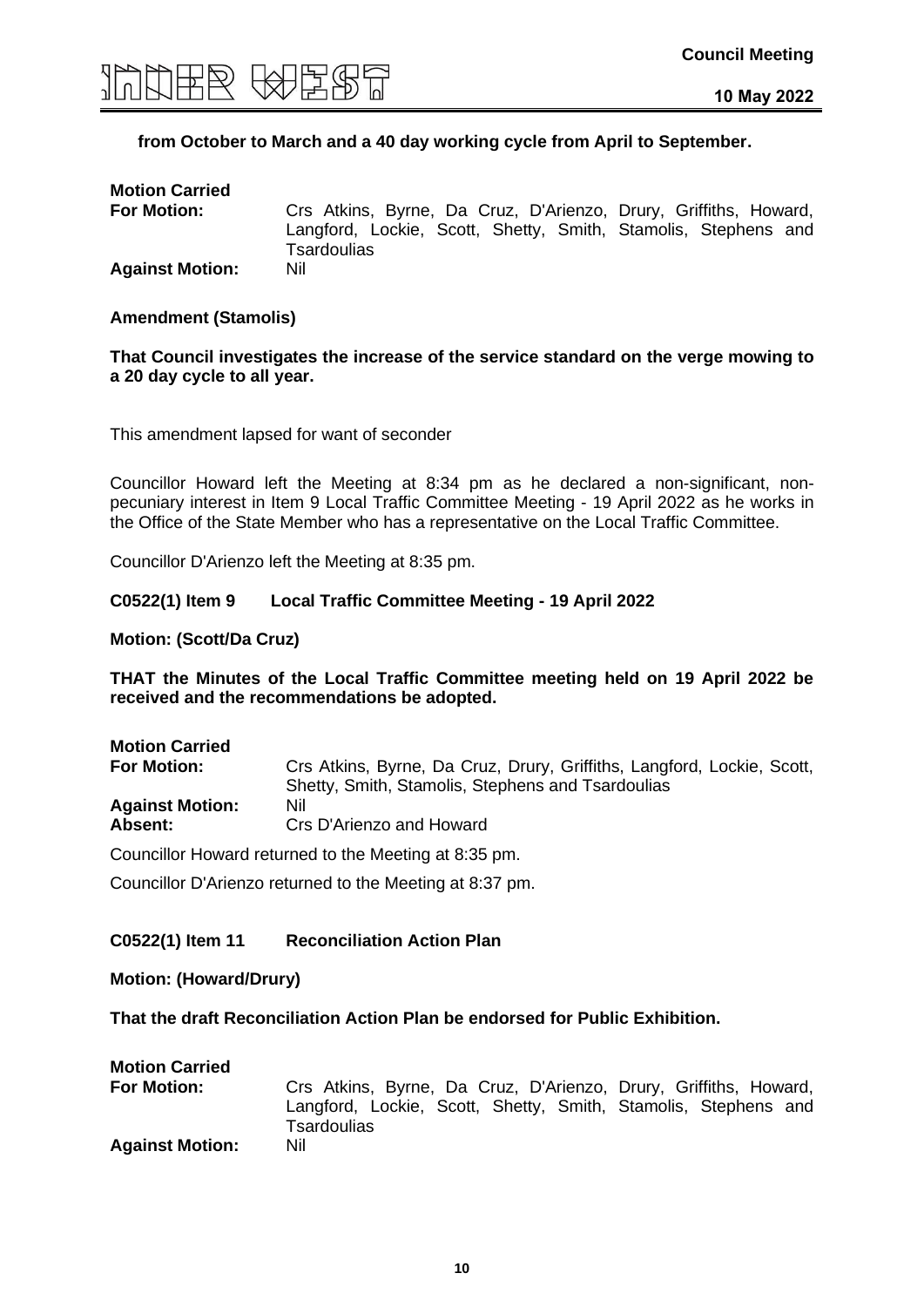

#### **C0522(1) Item 12 Ending Period Poverty in the Inner West**

#### **Motion: (Scott/Atkins)**

#### **THAT Council receive and note the report.**

| <b>Motion Carried</b>  |                                                                               |
|------------------------|-------------------------------------------------------------------------------|
| <b>For Motion:</b>     | Crs Atkins, Byrne, Da Cruz, D'Arienzo, Drury, Griffiths, Howard,              |
|                        | Langford, Lockie, Scott, Shetty, Smith, Stamolis, Stephens and<br>Tsardoulias |
| <b>Against Motion:</b> | Nil                                                                           |

#### **C0522(1) Item 13 2021/22 Third Quarter Budget Review**

**Motion: (Drury/Stamolis)**

#### **That the Third Quarter Budget Review for 2021/22 be adopted.**

| <b>Motion Carried</b>  |                                                                                      |
|------------------------|--------------------------------------------------------------------------------------|
| <b>For Motion:</b>     | Crs Atkins, Byrne, Da Cruz, D'Arienzo, Drury, Griffiths, Howard,                     |
|                        | Langford, Lockie, Scott, Shetty, Smith, Stamolis, Stephens and<br><b>Tsardoulias</b> |
| <b>Against Motion:</b> | Nil                                                                                  |

**C0522(1) Item 14 Adoption of Code of Meeting Practice**

**Motion: (Scott/Stephens)**

**That Council adopts the Code of Meeting Practice, shown in Attachment 1.**

**Motion Carried**

| <b>For Motion:</b>     | Crs Byrne, D'Arienzo, Drury, Howard, Scott, Smith, Stephens and       |  |  |  |  |
|------------------------|-----------------------------------------------------------------------|--|--|--|--|
|                        | Tsardoulias                                                           |  |  |  |  |
| <b>Against Motion:</b> | Crs Atkins, Da Cruz, Griffiths, Langford, Lockie, Shetty and Stamolis |  |  |  |  |

**Amendment (Da Cruz/Lockie)**

**That clause 10.22 is amended to allow speakers 3 minutes.**

| <b>Motion Lost</b>     |                                                                                       |
|------------------------|---------------------------------------------------------------------------------------|
| <b>For Motion:</b>     | Crs Atkins, Da Cruz, Griffiths, Langford, Lockie, Shetty and Stamolis                 |
| <b>Against Motion:</b> | Crs Byrne, D'Arienzo, Drury, Howard, Scott, Smith, Stephens and<br><b>Tsardoulias</b> |

#### **Amendment (Griffiths/Stamolis)**

**That clause 9.19 be removed 'A Councillor may ask up to 3 questions per item on the agenda', with sequent renumbering.**

| <b>Motion Lost</b>     |                                                                                |
|------------------------|--------------------------------------------------------------------------------|
| <b>For Motion:</b>     | Crs Atkins, Da Cruz, Griffiths, Langford, Lockie, Shetty and Stamolis          |
| <b>Against Motion:</b> | Crs Byrne, D'Arienzo, Drury, Howard, Scott, Smith, Stephens and<br>Tsardoulias |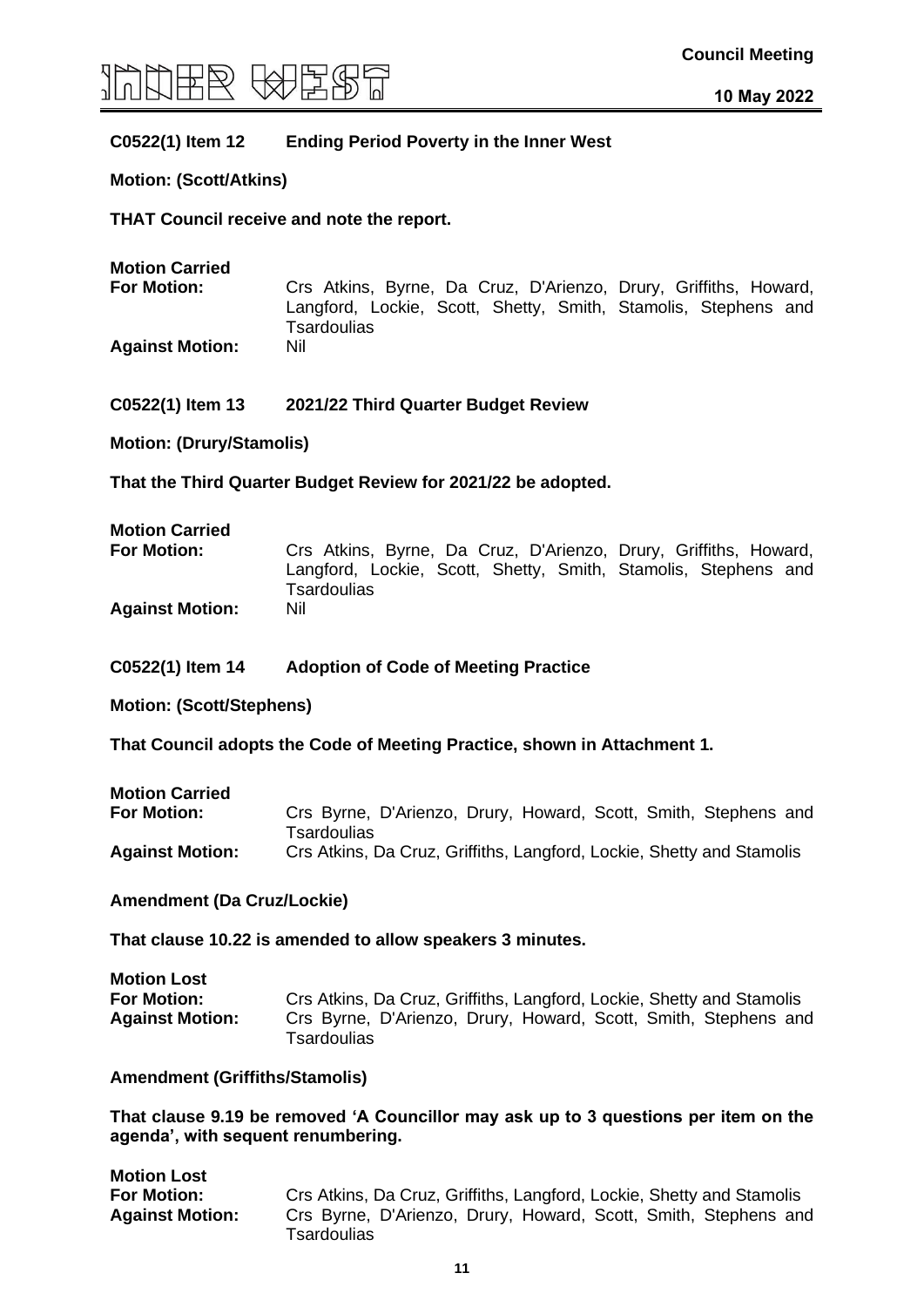

#### **Procedural motion (Smith/Byrne)**

#### **That the meeting be adjourned for 10 minutes.**

**Motion Carried**

**For Motion:** Crs Atkins, Byrne, Da Cruz, D'Arienzo, Drury, Griffiths, Howard, Langford, Lockie, Scott, Shetty, Smith, Stamolis, Stephens and **Tsardoulias Against Motion:** Nil

The meeting was adjourned at 8.55pm

The meeting recommenced at 9.08pm

#### **C0522(1) Item 17 Review of the Regulatory Framework for Boarding House Inspections**

**Motion: (Smith/Atkins)**

**That:**

- **1. Noting the inadequacy of the response received from the NSW Minister for Planning and Homes, organise a petition campaign calling on the NSW Government to commit to a joint state and local government review of boarding house regulation and management and sufficient resourcing of local councils for inspection;**
- **2. Council write to the respective Minister for Planning and the Minister for Small Business and Fair Trading seeking a more proactive approach to ensuring that boarding houses applying for registration with Fair Trading have the appropriate development consent. This includes:**
	- **a) relevant fire safety standards,**
	- **b) appropriate kitchen and bathroom facilities for the number of residents,**
	- **c) annual review of fire safety for the protection of residents.**
- **3. Council endorse the boarding house inspection regime outlined in this report;**
- **4. Council continue to advocate for a partnership approach from NSW Government State Agencies in order to assist boarding house residents in securing safe and healthy accommodation;**
- **5. Council write letters to all 4 State MPs seeking better funding for Council inspections and enforcement;**
- **6. Council notes that:**
	- **a) boarding houses provide low cost accommodation to low income and vulnerable people;**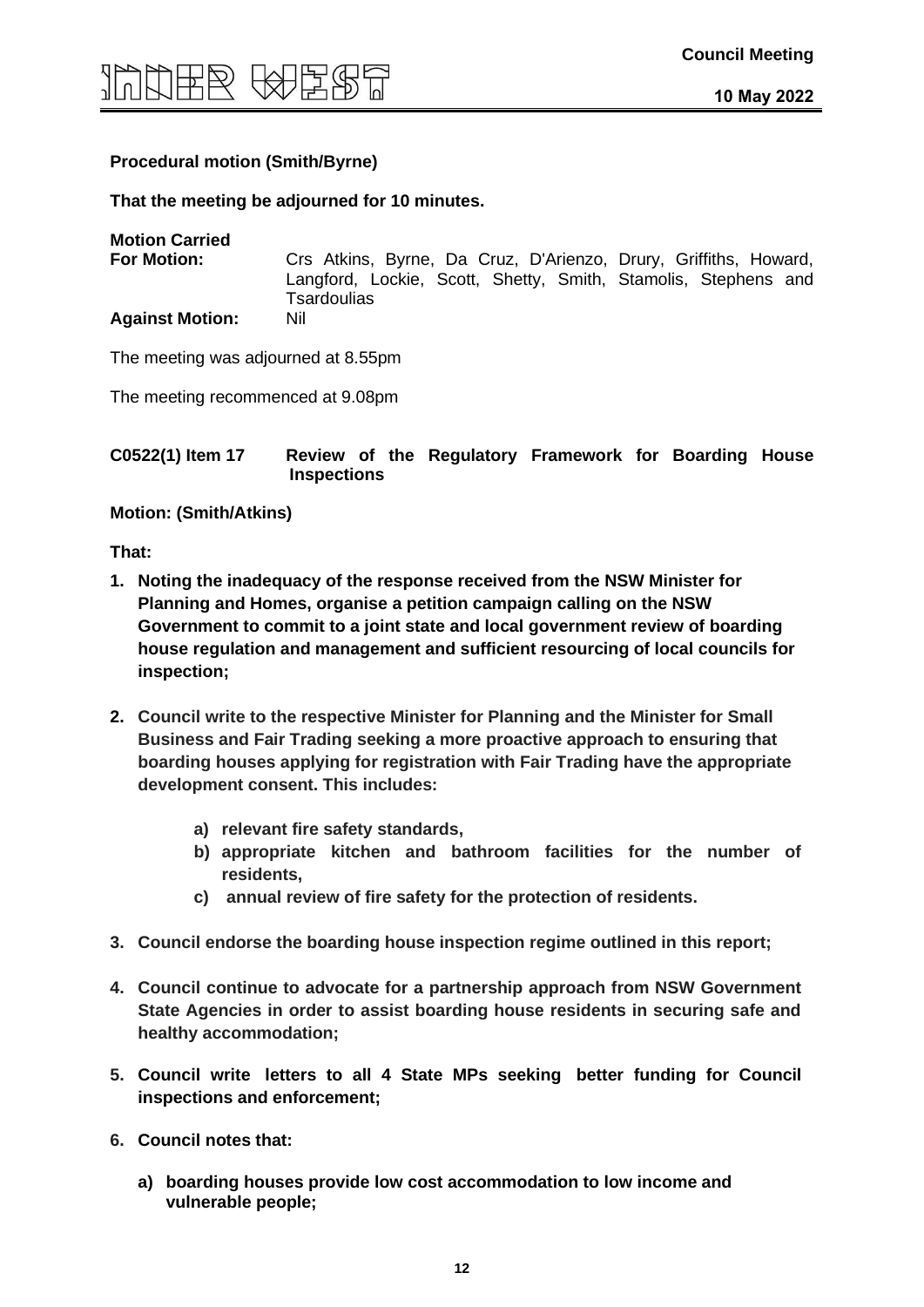

- **b) IWC LGA has largest number of boarding houses of any LGA in NSW and therefore needs State funding assistance to carry out Council obligations under the Boarding House Act; and**
- **c) currently Council receives no assistance from State in relation to boarding houses**

**For Motion:** Crs Atkins, Byrne, Da Cruz, D'Arienzo, Drury, Griffiths, Howard, Langford, Lockie, Scott, Shetty, Smith, Stamolis, Stephens and **Tsardoulias Against Motion:** Nil

**Procedural Motion (Shetty/Da Cruz)**

**That an extension of time of one (1) minute for Councillor Stamolis to speak on the motion in item 16 be granted.** 

| <b>Motion Lost</b>     |                                                                                |
|------------------------|--------------------------------------------------------------------------------|
| <b>For Motion:</b>     | Crs Atkins, Da Cruz, Griffiths, Langford, Lockie, Shetty and Stamolis          |
| <b>Against Motion:</b> | Crs Byrne, D'Arienzo, Drury, Howard, Scott, Smith, Stephens and<br>Tsardoulias |

| C0522(1) Item 18 | Lilyfield Skate Plaza Part 5 Approval |
|------------------|---------------------------------------|
|------------------|---------------------------------------|

**Motion: (Scott/Byrne)**

- **1. Receive and note the report;**
- **2. Note that in addition to the 10 trees to be planted around the perimeter of the skate plaza that 32 additional trees will be planted within Leichhardt Park to offset the proposed tree removal;**
- **3. Commit to, in addition to replacing the "not well-maintained" trees at the skate park site one for one per the report, planting the first new microforest in the Inner West as committed at the February 2022 Meeting of Council in proximity to the skate park; and**
- **4. Note that the Leichhardt Park Plan of Management proposes to reduce Link Road between LPAC and Leichhardt No3 to one way traffic and to establish a designated pedestrian and cycle paths between the LPAC forecourt and the skate plaza and lower foreshore level, on the water side of the Link Road.**

| <b>Motion Carried</b><br><b>For Motion:</b> | Crs Atkins, Byrne, Da Cruz, D'Arienzo, Drury, Griffiths, Howard,<br>Langford, Lockie, Scott, Shetty, Smith, Stephens and Tsardoulias |
|---------------------------------------------|--------------------------------------------------------------------------------------------------------------------------------------|
| <b>Against Motion:</b>                      | <b>Cr Stamolis</b>                                                                                                                   |
|                                             | Councillor Griffiths left the Meeting at 9:55 pm.                                                                                    |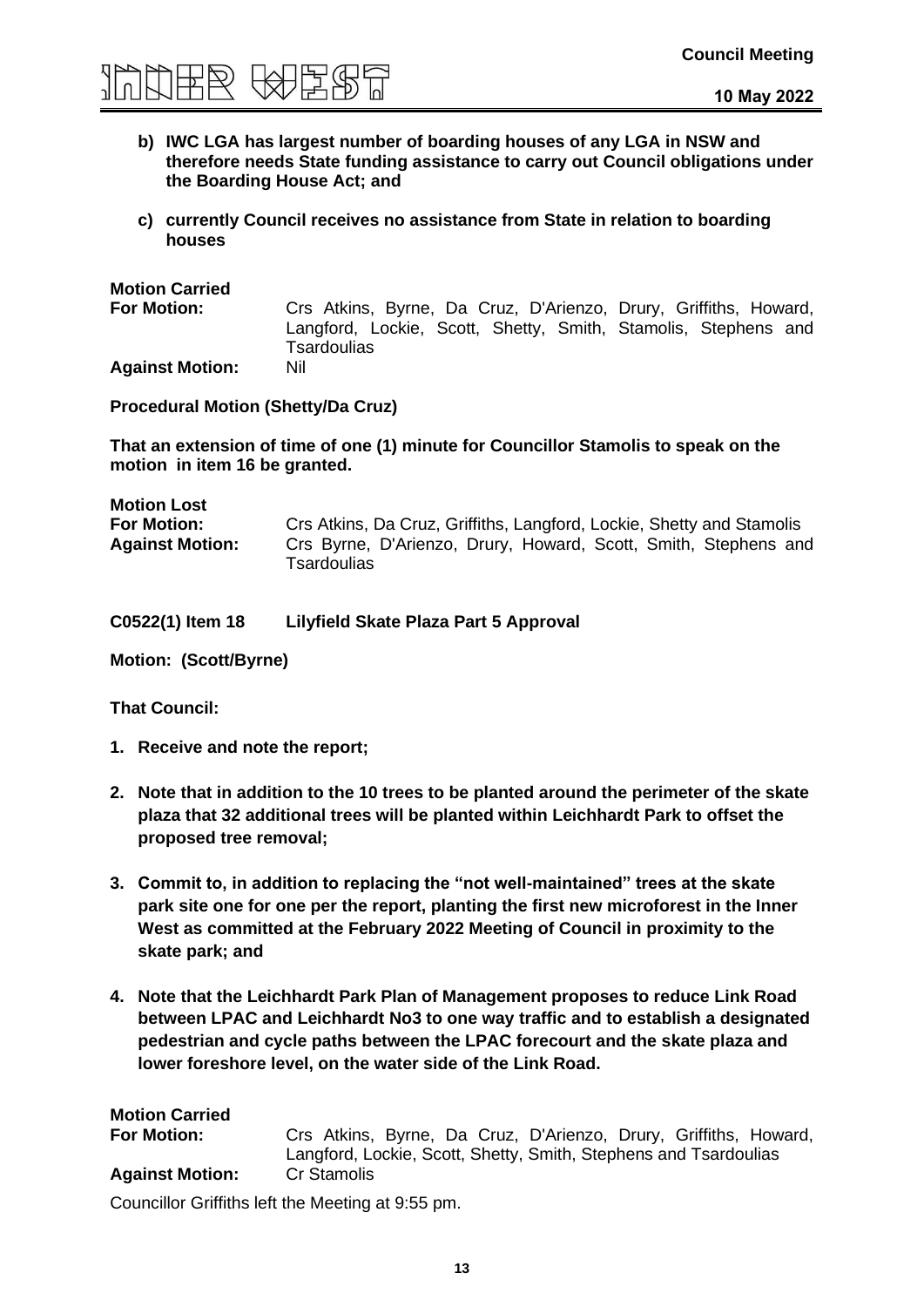

#### **C0522(1) Item 20 Investment Report at 31 March 2022**

**Motion: (Stamolis/Shetty)**

**That Council:**

- **1. Notes the strong fall in investment performance through 2022 to date;**
- **2. Explain this fall in performance and its impact on Council finances by way of a report to Council in June 2022; and**
- **3. Councils investment report shows that it has invested \$253 million but total restrictions & working funds are recorded as \$358 million. Can Council explain the differences and report back in June 2022.**

| <b>Motion Lost</b>     |                                                                                |
|------------------------|--------------------------------------------------------------------------------|
| <b>For Motion:</b>     | Crs Atkins, Da Cruz, Langford, Lockie, Shetty and Stamolis                     |
| <b>Against Motion:</b> | Crs Byrne, D'Arienzo, Drury, Howard, Scott, Smith, Stephens and<br>Tsardoulias |
| Absent:                | <b>Cr Griffiths</b>                                                            |

**Foreshadowed Motion (Drury/Scott)**

**That Council receive and note the report.**

| <b>Motion Carried</b>             |                                                                                                                                     |
|-----------------------------------|-------------------------------------------------------------------------------------------------------------------------------------|
| <b>For Motion:</b>                | Crs Atkins, Byrne, Da Cruz, D'Arienzo, Drury, Howard, Langford,<br>Lockie, Scott, Shetty, Smith, Stamolis, Stephens and Tsardoulias |
| <b>Against Motion:</b><br>Absent: | Nil<br><b>Cr Griffiths</b>                                                                                                          |

Councillor Griffiths returned to the Meeting at 9:56 pm.

#### **C0522(1) Item 22 Notice of Motion: Encouraging Verge Gardens**

#### **Motion: (Griffith/D'Arienzo)**

**That:**

- **1. The draft Verge Garden Policy will encourage residents to garden on the verge; and**
- **2. Upon finalisation of the Verge Garden Policy Council will initiate a verge gardening competition across the Local Government Area, the competition will:**
	- **a) be detailed in a future report to Council;**
	- **b) offer interested residents with a limited number of free native and appropriate plants to be planted on the verge and used in the competition;**
	- **c) offer prizes; and**
	- **d) advertise winning verges through the council newsletter and on the Council website.**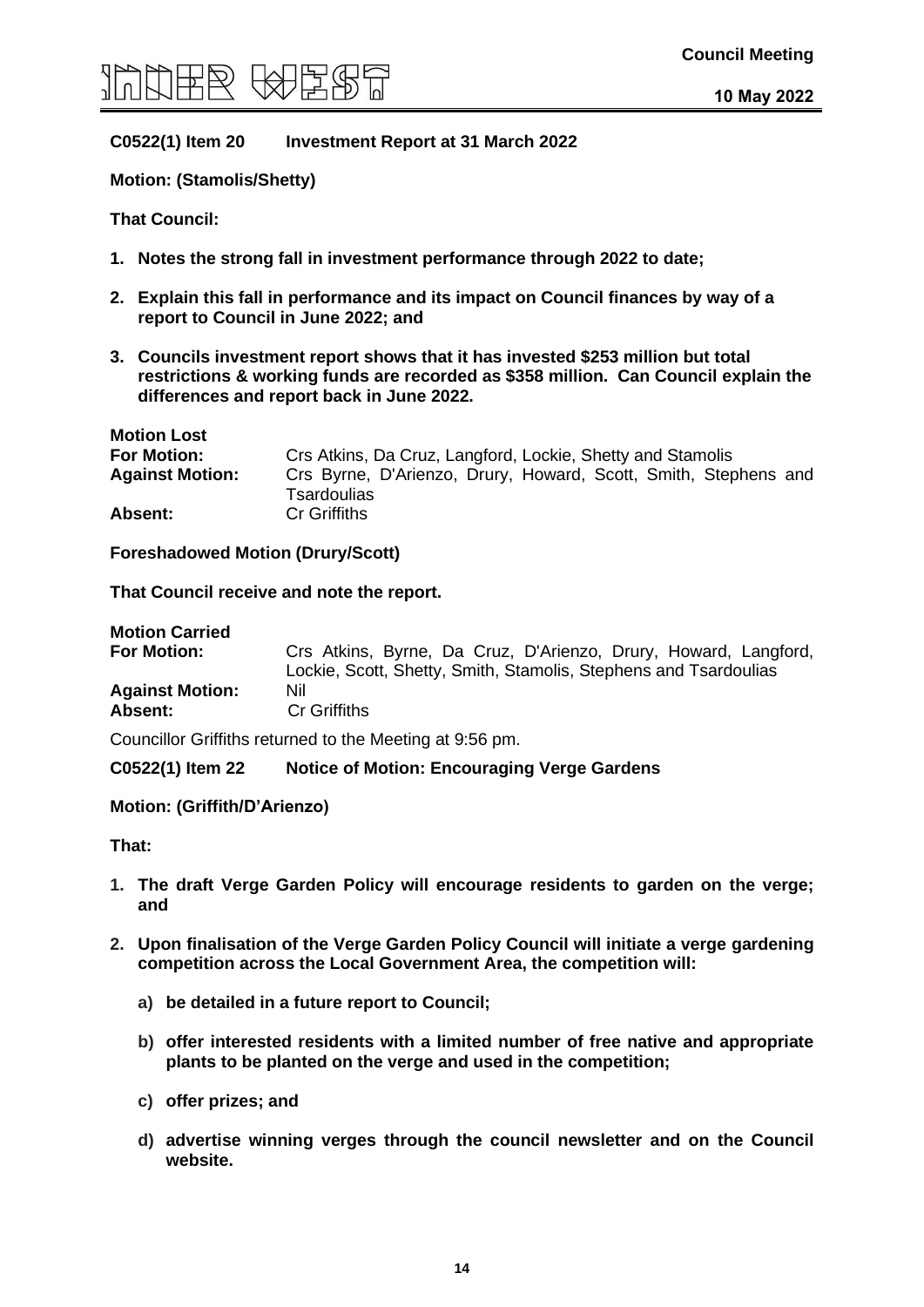

**For Motion:** Crs Atkins, Byrne, Da Cruz, D'Arienzo, Drury, Griffiths, Howard, Langford, Lockie, Scott, Shetty, Smith, Stamolis, Stephens and Tsardoulias **Against Motion:** 

#### **C0522(1) Item 23 Notice of Motion: Reusable Sanitary Product Rebate**

**Motion: (Scott/Shetty)**

**That Council:** 

- **1. Acknowledges many sanitary and hygiene products, including disposable nappies, tampons and pads cannot be recycled, contributing to landfill;**
- **2. Commits to a 12-month trial of a rebate program on 50% of the purchase price for \$100 rebate on the purchase of reusable sanitary products and a \$150 rebate on the purchase of reusable nappies in the 2022-2023 Budget, capped at \$30,000;**
- **3. Notes the trial will be funded through the remainder of an existing grant from the**  *Better Waste Recycling Fund* **provided to Council by the Environmental Protection Agency; and**
- **4. Notes similar Council programs that have been successfully run in other local government areas including Parramatta, Hornsby, Blacktown and Penrith councils.**

| <b>Motion Carried</b>  |                                                                  |
|------------------------|------------------------------------------------------------------|
| <b>For Motion:</b>     | Crs Atkins, Byrne, Da Cruz, D'Arienzo, Drury, Griffiths, Howard, |
|                        | Langford, Lockie, Scott, Shetty, Smith, Stamolis, Stephens and   |
|                        | <b>Tsardoulias</b>                                               |
| <b>Against Motion:</b> | Nil                                                              |

**C0522(1) Item 24 Notice of Motion: Illegal Dumping on Residential Streets**

**Motion: (Howard/Langford)**

- **1. Notes an increase in reports of illegal dumping on residential streets across the Inner West, particularly following recent wet weather, and the ongoing impacts of COVID-19 on council services;**
- **2. Acknowledges Council's free booked clean up service provides a flexible, efficient and environmentally beneficial service for residents;**
- **3. As soon as possible, undertakes a comprehensive and targeted education campaign to tackle illegal dumping of rubbish on streets across the Inner West with information on a prominent page in the Inner West News, local media, social media and on the Council website, stickers and decals on Council trucks and vehicles - focused on;**
	- **a) How to use the booked clean up service;**
	- **b) How to report illegal dumping;**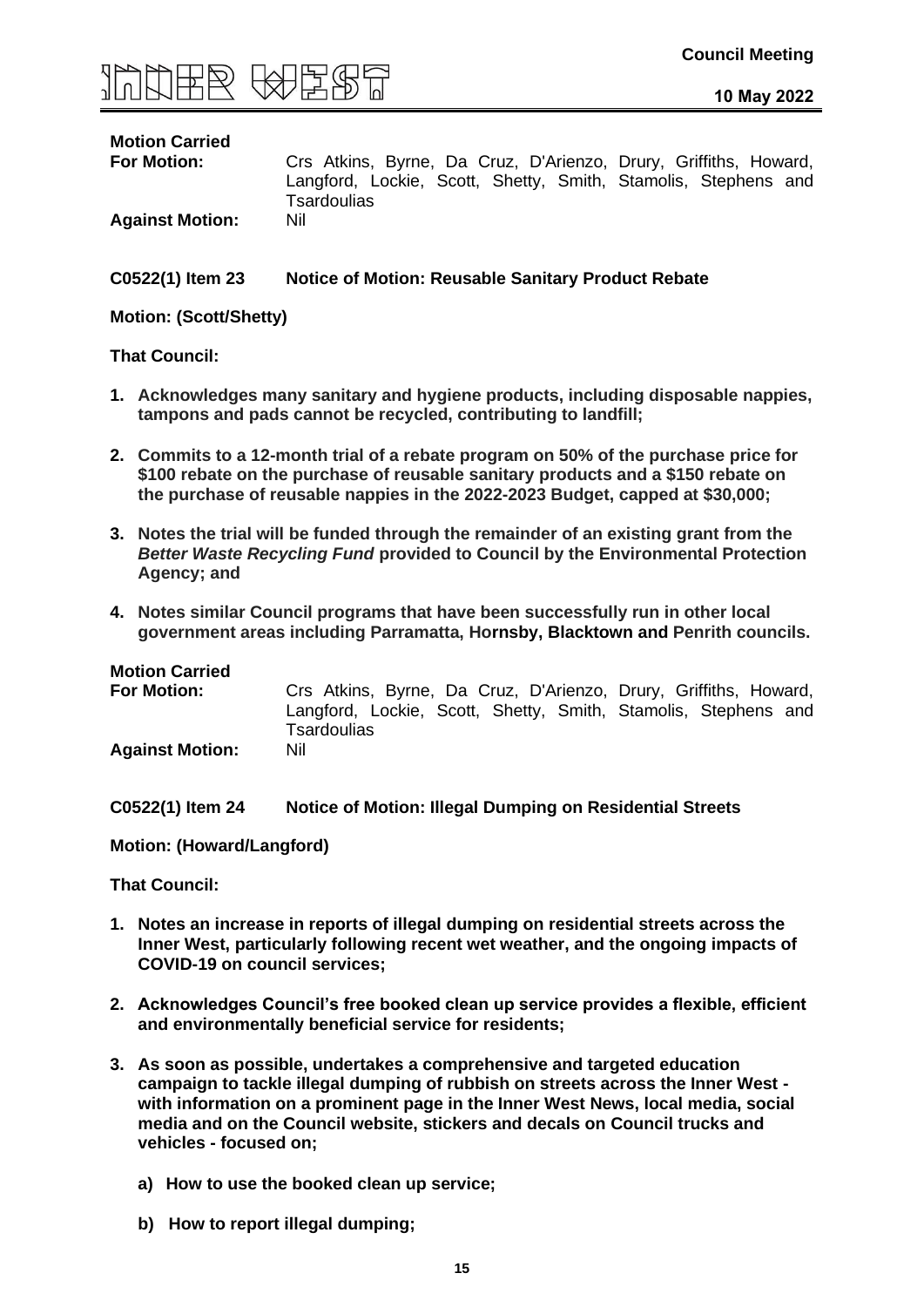

- **c) Local opportunities to reuse, swap and share, including online groups, resale platforms and local reuse organisations; and**
- **d) The financial, social and environmental cost to the community of illegal dumping.**
- **4. As part of its education campaign, engages with real estate agents to provide information to tenants or owners who are relocating about the booked clean up service and engages with strata committees to better manage collections;**
- **5. Increases patrols of dumping hotspots; and**
- **6. Increases and employs Council's social media budget for the purpose of promoting core services that benefit the local community.**

**For Motion:** Crs Atkins, Byrne, Da Cruz, D'Arienzo, Drury, Griffiths, Howard, Langford, Lockie, Scott, Shetty, Smith, Stamolis, Stephens and **Tsardoulias Against Motion:** Nil

**Amendment (Stamolis/Da Cruz)**

**That Council:**

- **1. Notes the widespread community concern about Council's booked clean-up service and how this makes streets and suburbs continually look untidy;**
- **2. Note community concern about the significantly lower rates of reuse and recycling as a result of moving to booked Council services; and**
- **3. Note that residents are concerned that the Council booked service has led to greater levels of illegal dumping.**

| <b>Motion Lost</b>     |                                                                   |
|------------------------|-------------------------------------------------------------------|
| <b>For Motion:</b>     | Crs Da Cruz, Shetty and Stamolis                                  |
| <b>Against Motion:</b> | Crs Atkins, Byrne, D'Arienzo, Drury, Griffiths, Howard, Langford, |
|                        | Lockie, Scott, Smith, Stephens and Tsardoulias                    |

**C0522(1) Item 25 Notice of Motion: Inclusive Playgrounds**

**Motion: (Howard/Tsardoulias)**

- **1. Acknowledges all children in our community have a right to play, but that a lack of accessibility in local playgrounds prohibit many children living with disability from doing so;**
- **2. Notes that children with disability can be better engaged in designing play spaces and thanks the Social Strategy Advisory Committee for developing co-design principles that aim to engage the community in the design and development of infrastructure, services and policies to ensure projects better responds to and meets the needs of the community;**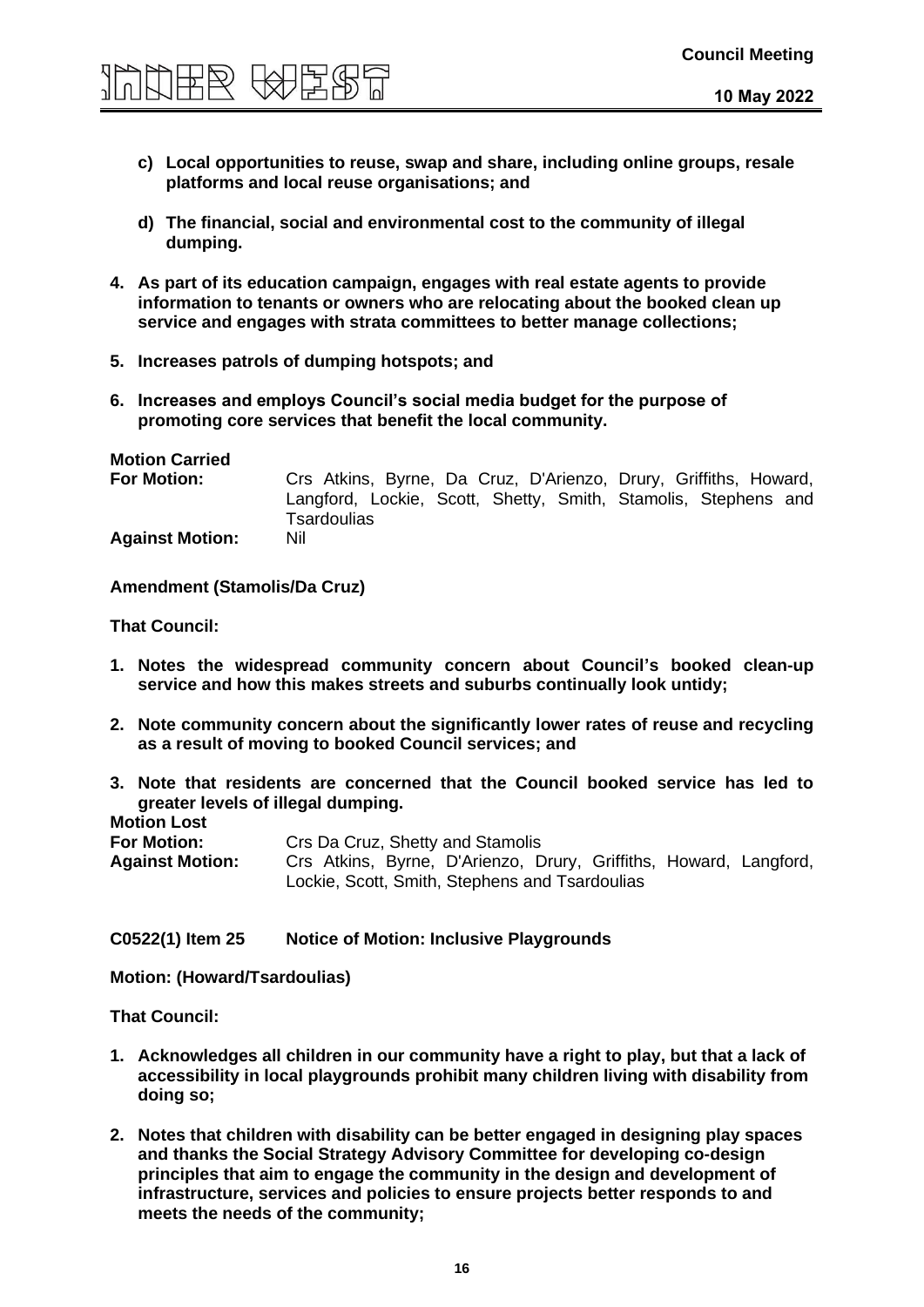

- **3. Commit to establishing an inclusive playground in each ward by:**
	- **a) Identifying a planned playground upgrade in each ward that could be appropriately developed as an inclusive play space, including King Georges Park, Rozelle;**
	- **b) Working with a reputable third party to better engage children with disability and their families in the codesign of these play spaces, incorporating the codesign principles developed by the Social Strategy Advisory Committee;**
	- **c) Allocating \$50,000 in the 2022-2023 Budget for consultation, planning and design and \$2 million for construction in 2023-2024 Budget;**
	- **d) Directing staff to investigate further grant and funding opportunities; and**
	- **e) Incorporating this approach into either or both of council's draft Recreation Study and upcoming draft Playground Strategy, as appropriate**.

| <b>Motion Carried</b>  |                                                                                                                                                          |
|------------------------|----------------------------------------------------------------------------------------------------------------------------------------------------------|
| <b>For Motion:</b>     | Crs Atkins, Byrne, Da Cruz, D'Arienzo, Drury, Griffiths, Howard,<br>Langford, Lockie, Scott, Shetty, Smith, Stamolis, Stephens and<br><b>Tsardoulias</b> |
| <b>Against Motion:</b> | Nil                                                                                                                                                      |

- **C0522(1) Item 26 Notice of Motion: Local Democracy**
- **Motion: (D'Arienzo/Scott)**

**That Council:**

**1. Notes our Local Democracy Groups include 9 Advisory Committees and 4 Working Groups:**

#### **ADVISORY COMMITTEES**

- **1. Aboriginal and Torres Strait Islander Advisory Committee**
- **2. Access Advisory Committee**
- **3. Arts and Culture Advisory Committee**
- **4. Environment Advisory Committee**
- **5. Housing and Affordability Advisory Committee**
- **6. Multicultural Advisory Committee**
- **7. Planning and Heritage Advisory Committee**
- **8. Social Strategy Advisory Committee**
- **9. Transport Advisory Committee**

#### **WORKING GROUPS**

- **1. Bicycle Working Group**
- **2. LGBTIQ+ Working Group**
- **3. Seniors Working Group**
- **4. Young Leaders Working Group**
- **2. Notes the Inner West community has a strong desire for greater participation in Council's decision-making. Council recognises that local knowledge, ideas and feedback from the community are essential to ensure Council's decision-making improves community wellbeing and long-term sustainability;**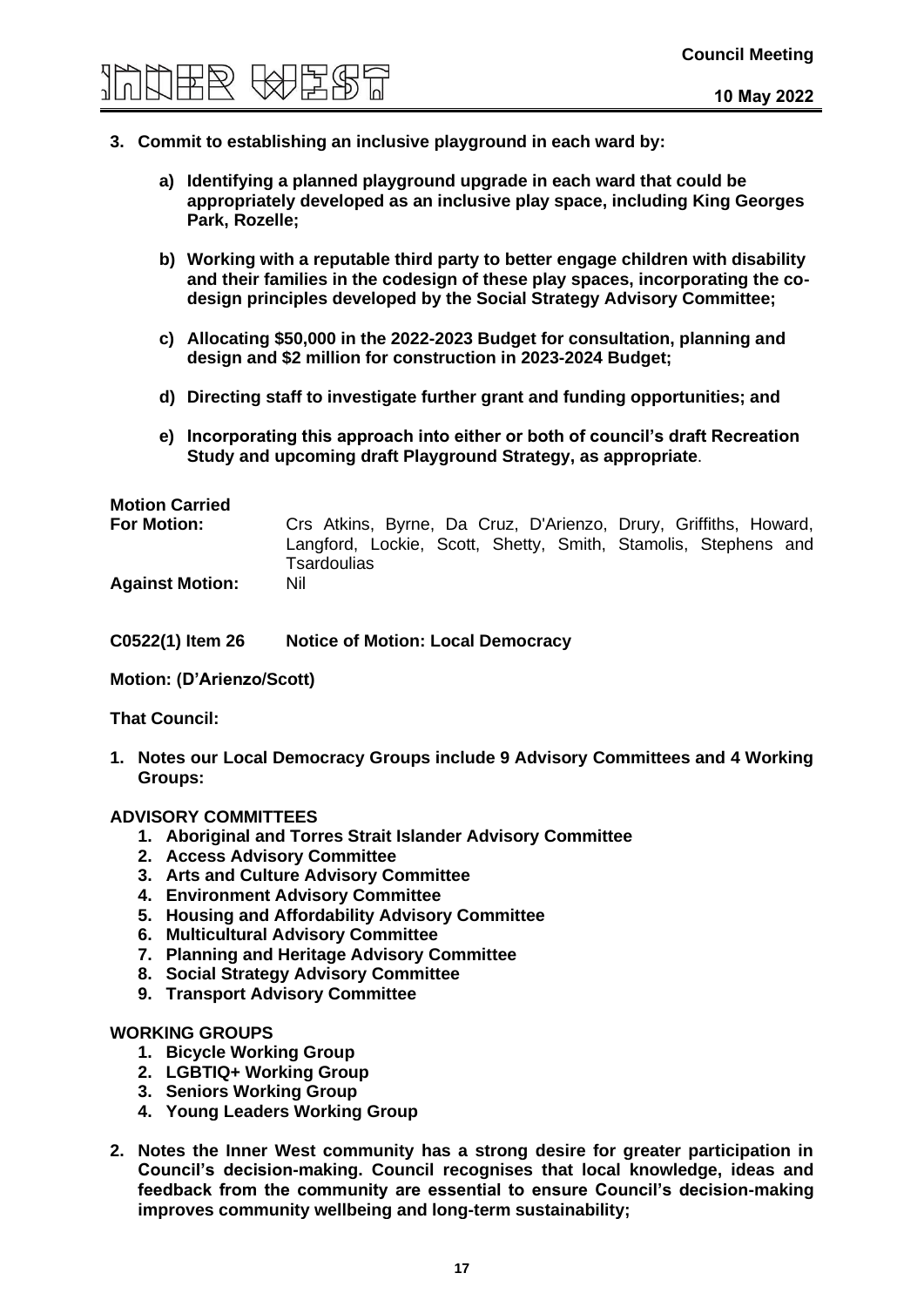# **Council Meeting**

- **3. Thank the members of the Local Democracy Groups for their service and commitment to our community.**
- **4. Request a councillor briefing on Local Democracy Groups prior to the June Council meeting, with a view to review the Terms of Reference prior to the commencement of the new groups.'**
- **5. Review and strengthen the Terms of Reference for the Local Democracy Groups:**
	- **a) To align with CSP Strategic Direction 5, outcome 5.3 - people are well informed and actively engaged in local decision making and problem solving;**
	- **b) To focus on priorities outlined in the Community Strategic Plan and Delivery Program; and**
	- **c) To be a purposeful forum to deliberate and problem solve on policy matters.**
- **6. In consultation with staff, determine 1-2 appropriate policy challenges to allocate to the newly constituted Local Democracy Groups for deliberation. Quarterly progress reports on deliberations to be submitted to Council;**
- **7. Prepare Expressions of Interest for all new Local Democracy Groups for a new term commencing July 2022 until September 2024, with the recruitment panel to include relevant Council Officers and three Councillors (Deputy Mayor D'Arienzo, Councillor Scott and Councillor tbc);**
- **8. Note our commitment is to engage and hear from a wide and diverse range of people in our community;**
- **9. Establish an additional Inner West Local Community Panel to operate as a community sounding board. Engagement is fit for purpose and by invitation to a random selection of registered participants to deliberate and provide input through various consultation methods:**
	- **a) Invite all residents and local businesses to opt-in to register for the Local Community Panel;**
	- **b) Advertise the Local Community Panel through regular Inner West communication channels providing information in community languages; and**
	- **c) Consult with New Democracy Foundation on Local Community Panel design and function.**

# **Motion Carried**

**For Motion:** Crs Atkins, Byrne, Da Cruz, D'Arienzo, Drury, Griffiths, Howard, Langford, Lockie, Scott, Shetty, Smith, Stamolis, Stephens and **Tsardoulias** 

**Against Motion:** Nil

Councillor Scott left the Meeting at 10:23 pm.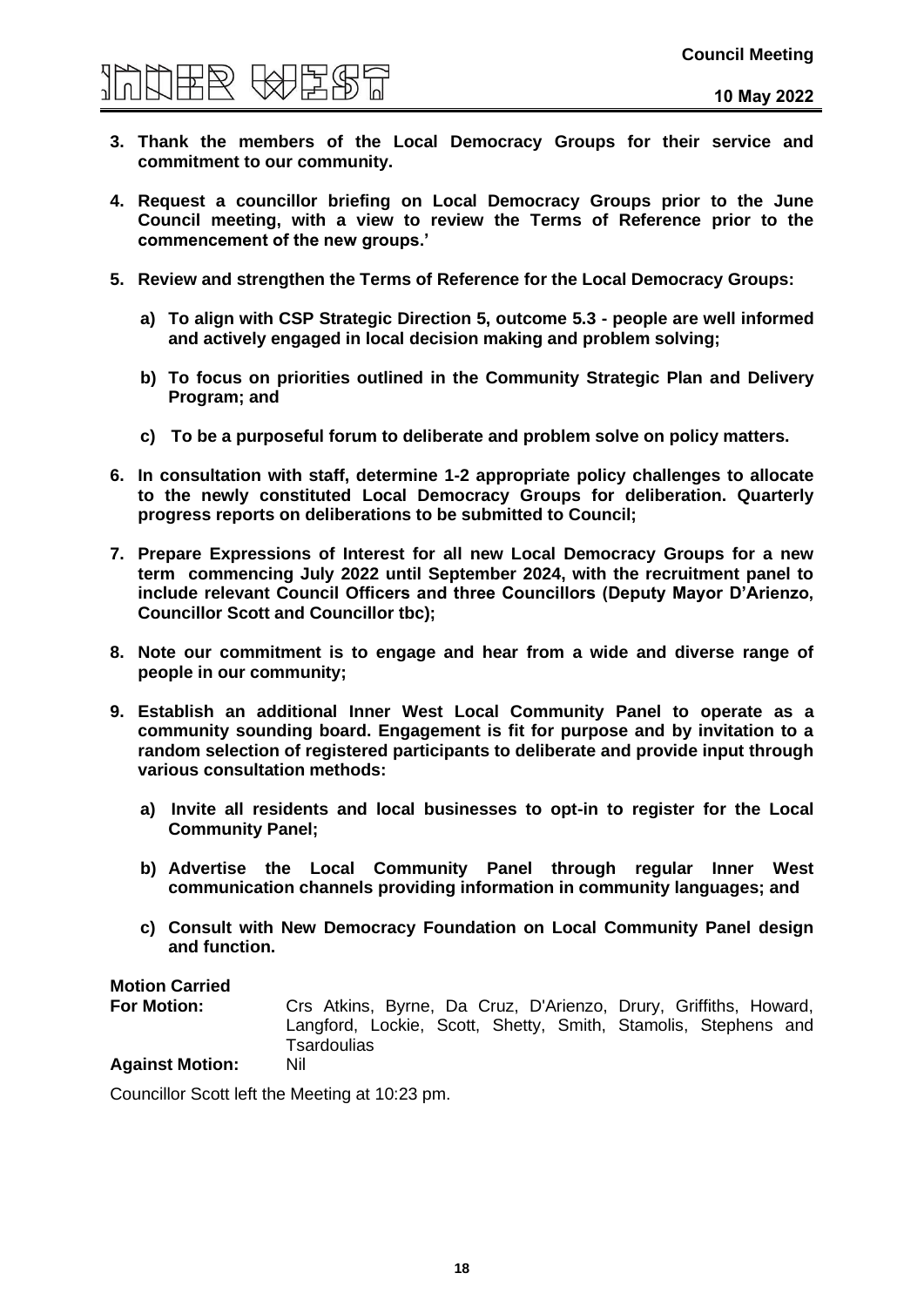

#### **C0522(1) Item 27 Notice of Motion: Trans and Gender Diverse swim night**

#### **Motion: (Atkins/D'Arienzo)**

**That Council:**

- **1. Congratulates staff and the LGBTQ Working Group on the success of the Trans and Gender Diverse Swim Night at Ashfield Aquatic Centre on 29 April 2022; and**
- **2. Requests that staff investigate the feasibility of future Trans and Gender Diverse Swim Nights and swim nights for other communities, such as people with disabilities, and refugee families, at Inner West Council Aquatic Centres and bring a report back to Council, including an estimate of costs and whether an entry fee should be charged.**

#### **Motion Carried**

| <b>For Motion:</b>     | Crs Atkins, Byrne, Da Cruz, D'Arienzo, Drury, Griffiths, Howard, |  |
|------------------------|------------------------------------------------------------------|--|
|                        | Langford, Lockie, Scott, Shetty, Smith, Stamolis, Stephens and   |  |
|                        | Tsardoulias                                                      |  |
| <b>Against Motion:</b> | Nil                                                              |  |

Councillor Scott returned to the Meeting at 10:25 pm.

#### **C0522(1) Item 28 Notice of Motion: Ausgrid Excessive Tree Pruning**

#### **Motion: (Atkins/Smith)**

- **1. Notes excessive pruning of street trees by Ausgrid in the Inner West Council Local Government Area;**
- **2. Notes that Ausgrid is no longer applying the agreed reduced clearance of 0.5m when trimming trees in the Inner West; and**
- **3. Agree that the Mayor write to Ausgrid:**
	- **a) aseeking adherence to the previously agreed 0.5m clearance when trimming trees; and**
	- **b) An estimate of costs of implementing an aerial bundled cabling program at the very least around heritage trees and in heritage conservation areas, with costs to be shared between Council and Ausgrid.**
- **4. Works with neighbouring Councils, SSROC and Local Government NSW to advocate jointly to Ausgrid for:**
	- **a) A review of clearance pruning guidelines and practices, with a maximum clearance of 0.5m around overhead wires to be adopted; and**
	- **b) Reforms to minimise canopy loss from pruning works and improve costsharing for undergrounding and aerial bundled cabling works to be incorporated into Ausgrid's upcoming proposal for its next five-year regulatory control period, which commences 1 July 2024.**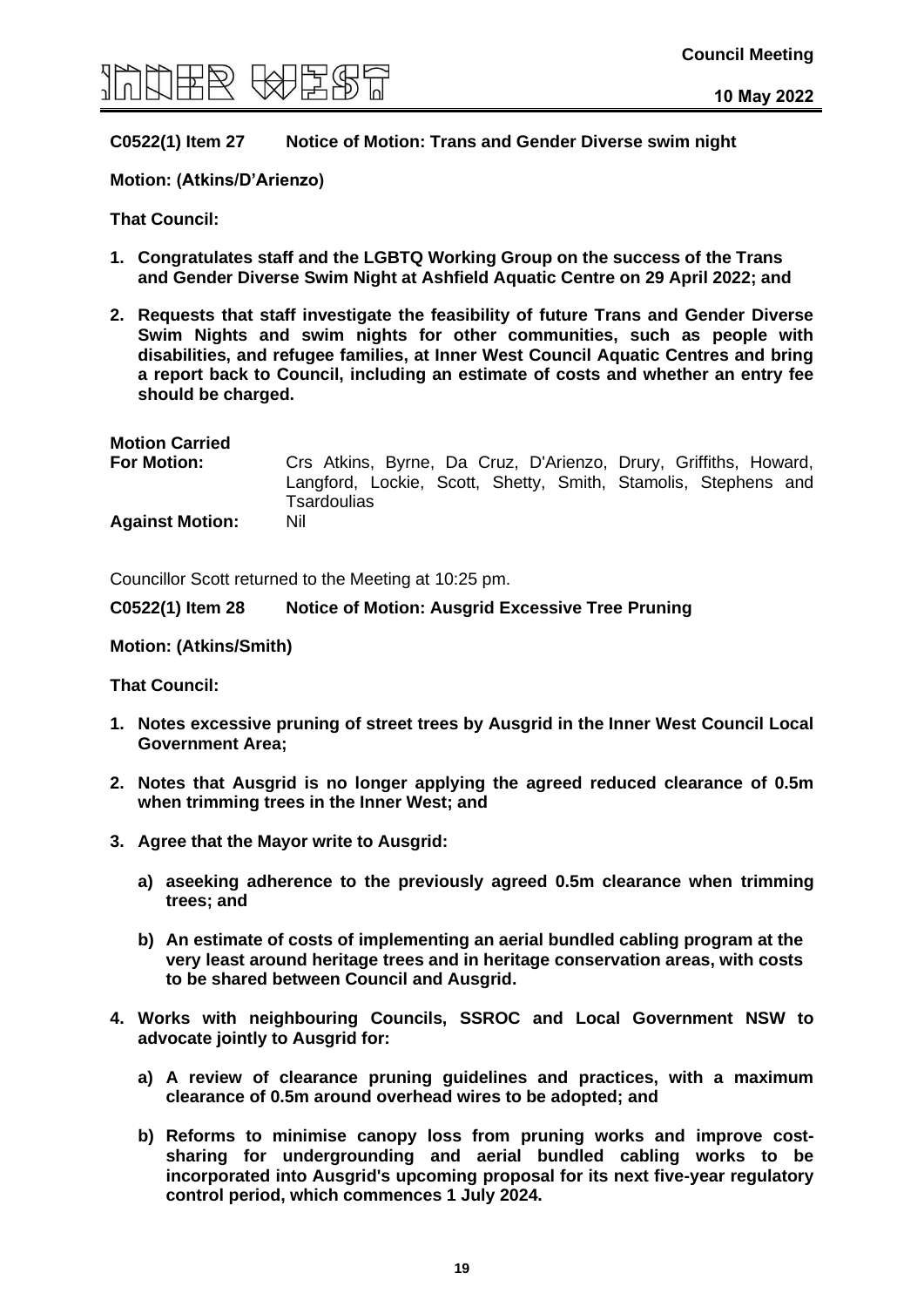

**For Motion:** Crs Atkins, Byrne, Da Cruz, D'Arienzo, Drury, Griffiths, Howard, Langford, Lockie, Scott, Shetty, Smith, Stamolis, Stephens and **Tsardoulias** 

**Against Motion:** Nil

**Procedural motion (Scott/Byrne)**

**That Council adjourn the meeting to open the Extraordinary meeting at 10.30pm and return to the Ordinary meeting at the conclusion of the Extraordinary Meeting.**

#### **Motion Carried**

**For Motion:** Crs Atkins, Byrne, Da Cruz, D'Arienzo, Drury, Griffiths, Howard, Langford, Lockie, Scott, Shetty, Smith, Stamolis, Stephens and **Tsardoulias Against Motion:** Nil

Meeting was adjourned at 10.28pm

Meeting resumed at 10.55pm

#### **Procedural motion (Scott/Howard)**

#### **That the meeting be extended until 11.10pm**

#### **Motion Carried**

**For Motion:** Crs Atkins, Byrne, Da Cruz, D'Arienzo, Drury, Griffiths, Howard, Langford, Lockie, Scott, Shetty, Smith, Stamolis, Stephens and **Tsardoulias Against Motion:** Nil

#### **Procedural motion (Scott/Smith)**

**That the meeting be extended until 11.20pm**

#### **Motion Carried**

**For Motion:** Crs Atkins, Byrne, Da Cruz, D'Arienzo, Drury, Griffiths, Howard, Langford, Lockie, Scott, Shetty, Smith, Stamolis, Stephens and **Tsardoulias Against Motion:** Nil

**Procedural motion (Scott/Smith)**

**That the motion be put.**

| <b>Motion Carried</b>  |                                                                       |
|------------------------|-----------------------------------------------------------------------|
| <b>For Motion:</b>     | Crs Byrne, D'Arienzo, Drury, Howard, Scott, Smith, Stephens and       |
|                        | Tsardoulias                                                           |
| <b>Against Motion:</b> | Crs Atkins, Da Cruz, Griffiths, Langford, Lockie, Shetty and Stamolis |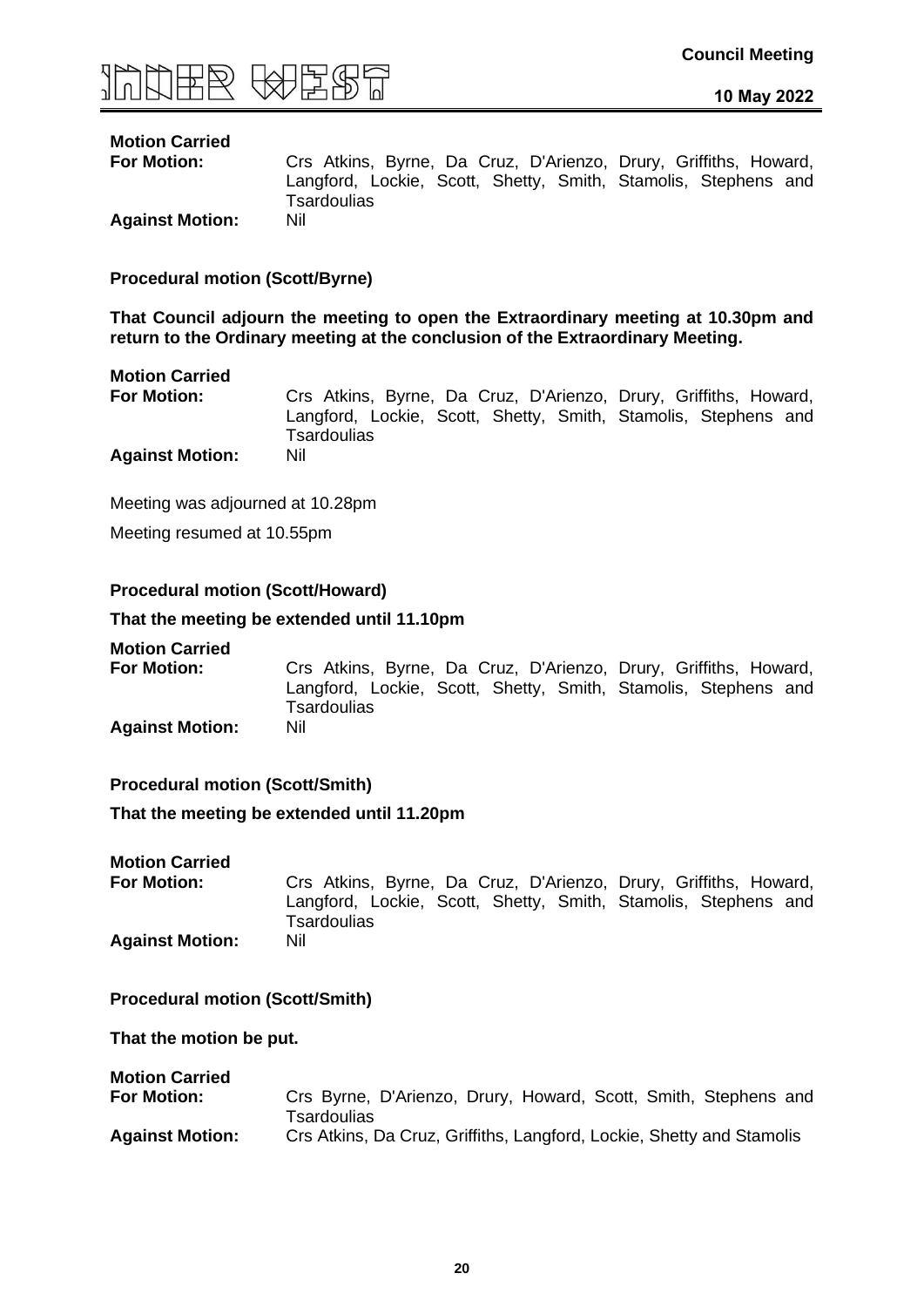

**C0522(1) Item 29 Notice of Motion: Makarrata – Voice, Treaty, Truth**

**Motion: (Langford/Stamolis)**

**That Council:**

- **1. Notes that the Uluru Statement From the Heart is addressed to the Australian people and invites the nation to create a better future via a proposal of key reforms;**
- **2. Notes that 'Makarrata', as outlined in the Uluru Statement, is a Yolgnu word for "coming together after a struggle to supervise a process of agreement-making between governments and First Nations and truth-telling about our history";**
- **3. Acknowledges the notions of 'Voice, Treaty, Truth' as outlined in the Uluru Statement From the Heart;**
- **4. Commits to Truth-Telling to achieve Historical Acceptance and Reconciliation;**
- **5. Delivers the Reconciliation Action Plan in this term of Council;**
- **6. Notes the request from Council's Aboriginal and Torres Strait Islander Advisory Committee to establish a Community Hub:**
- **7. Prioritises identifying an appropriate location for the Community Hub as soon as possible;**
- **8. Notes that the role of the Hub continues to be scoped and could include:**
	- **exhibition space for First Nations artists;**
	- **cultural centre;**
	- **employment opportunities for First Nations people.**
- **9. Continues to actively seek opportunities to rename parks, streets, buildings and other sites with Gadigal and Wangal words and install interpretive signage that recognises Gadigal and Wangal places of significance; and**
- **10. Briefs Councillors about current projects, including the Wayfinding Path, the Survival Memorial in Yeo Park, the Community Hub, current status of the Reconciliation in Action Plan (RAP), update on negotiations with the Metropolitan Local Aboriginal Land Council towards a Principles of Co-operation Agreement with Inner West Council and any other related initiatives that give voice to Truth-Telling, Historical Acceptance, Reconciliation, Recognition of Sovereignty and Self-Determination towards a better future.**

| Crs Atkins, Da Cruz, Griffiths, Langford, Shetty and Stamolis                          |
|----------------------------------------------------------------------------------------|
| Crs Byrne, D'Arienzo, Drury, Howard, Lockie, Scott, Smith, Stephens<br>and Tsardoulias |
|                                                                                        |

#### **Confidential Session**

#### **Motion: (Byrne/Scott)**

That Council enter into Confidential session.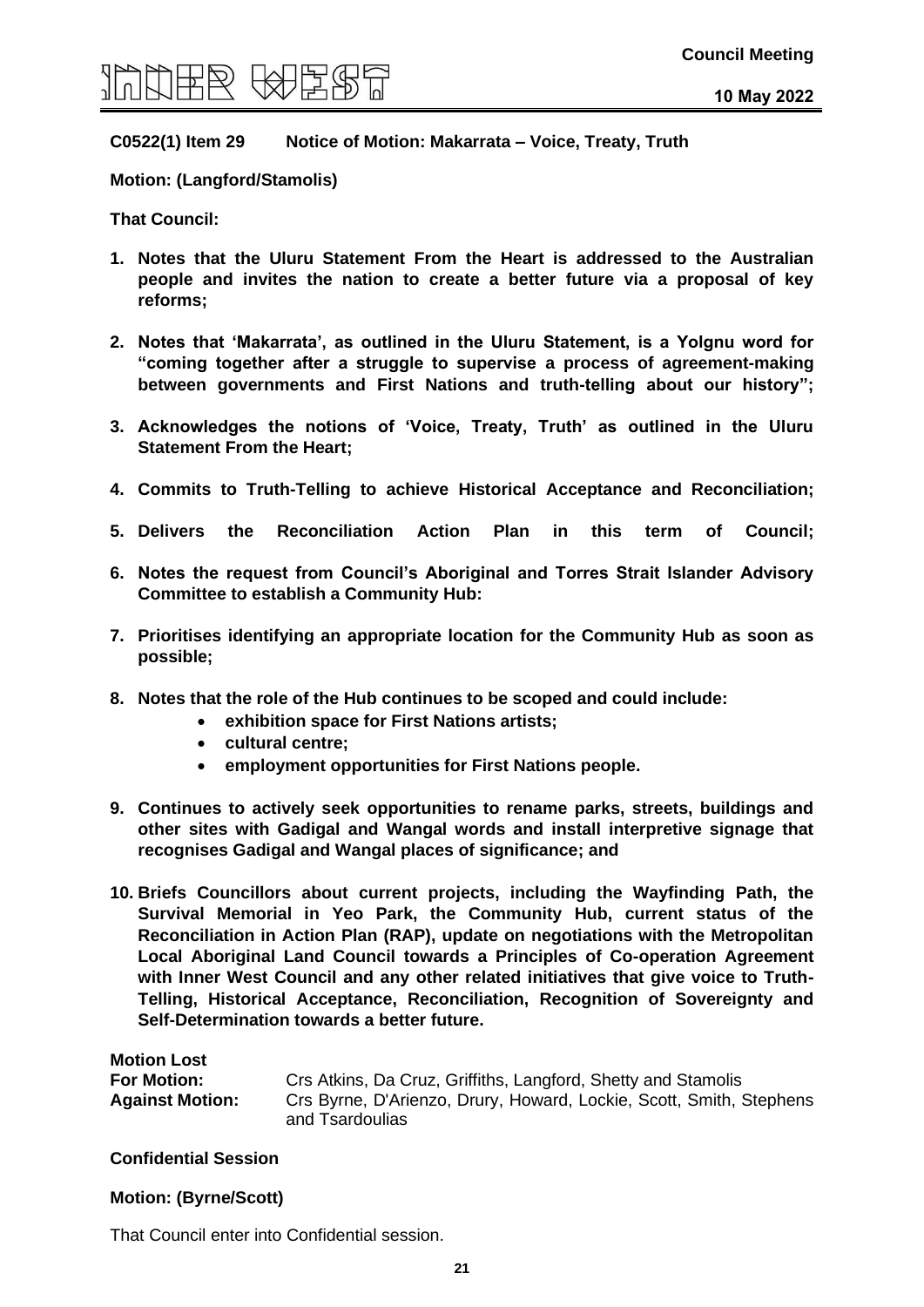

# **Motion Carried**

**For Motion:** Crs Atkins, Byrne, Da Cruz, D'Arienzo, Drury, Griffiths, Howard, Langford, Lockie, Scott, Shetty, Smith, Stamolis, Stephens and Tsardoulias

#### **Against Motion:**

That in accordance with Section 10A(1) of the *Local Government Act 1993*, the following matters be considered in Closed Session of Council for the reasons provided:

**C0522(1) Item 32 Marrickville and St Peters Town Halls External Works Tender T16-21** (Section 10A(2)(d)(i) of the Local Government Act 1993) that would, if disclosed prejudice the commercial position of the person who supplied it.

**C0522(1) Item 33 Licence of Leichhardt Oval to Wests Tigers Rugby League Football Pty Ltd** (Section 10A(2)(d)(ii) of the Local Government Act 1993) that would, if disclosed confer a commercial advantage on a competitor of the Council.

#### **Motion: (Byrne/D'Arienzo)**

That Council move back into the Open Session of the Council Meeting.

| <b>Motion Carried</b><br><b>For Motion:</b> | Crs Atkins, Byrne, Da Cruz, D'Arienzo, Drury, Griffiths, Howard,<br>Langford, Lockie, Scott, Shetty, Smith, Stamolis, Stephens and<br><b>Tsardoulias</b> |
|---------------------------------------------|----------------------------------------------------------------------------------------------------------------------------------------------------------|
| <b>Against Motion:</b>                      | Nil                                                                                                                                                      |

#### **REPORTS WITH CONFIDENTIAL INFORMATION**

| C0522(1) Item 32 | Marrickville and St Peters Town Halls External Works Tender |  |  |  |  |
|------------------|-------------------------------------------------------------|--|--|--|--|
|                  | T16-21                                                      |  |  |  |  |

**Motion: (Scott/Drury)**

- **1. Accept the revised tender submission from Rapid Construction Pty Ltd valued at \$1,904,147 (Exc. GST);**
- **2. Include a 20% contingency sum of \$380,829 (Exc. GST) due to the unknown extent of the remedial facade works;**
- **3. Re-allocate funds to the value of \$894,289 (Exc. GST) from existing budgets to make-up the shortfall in funding for the project; and**
- **4. Provide the General Manager with delegated authority to execute any associated documents.**

| <b>Motion Carried</b>  |                                                                  |
|------------------------|------------------------------------------------------------------|
| <b>For Motion:</b>     | Crs Atkins, Byrne, Da Cruz, D'Arienzo, Drury, Griffiths, Howard, |
|                        | Langford, Lockie, Scott, Shetty, Smith, Stamolis, Stephens and   |
|                        | <b>Tsardoulias</b>                                               |
| <b>Against Motion:</b> | Nil                                                              |